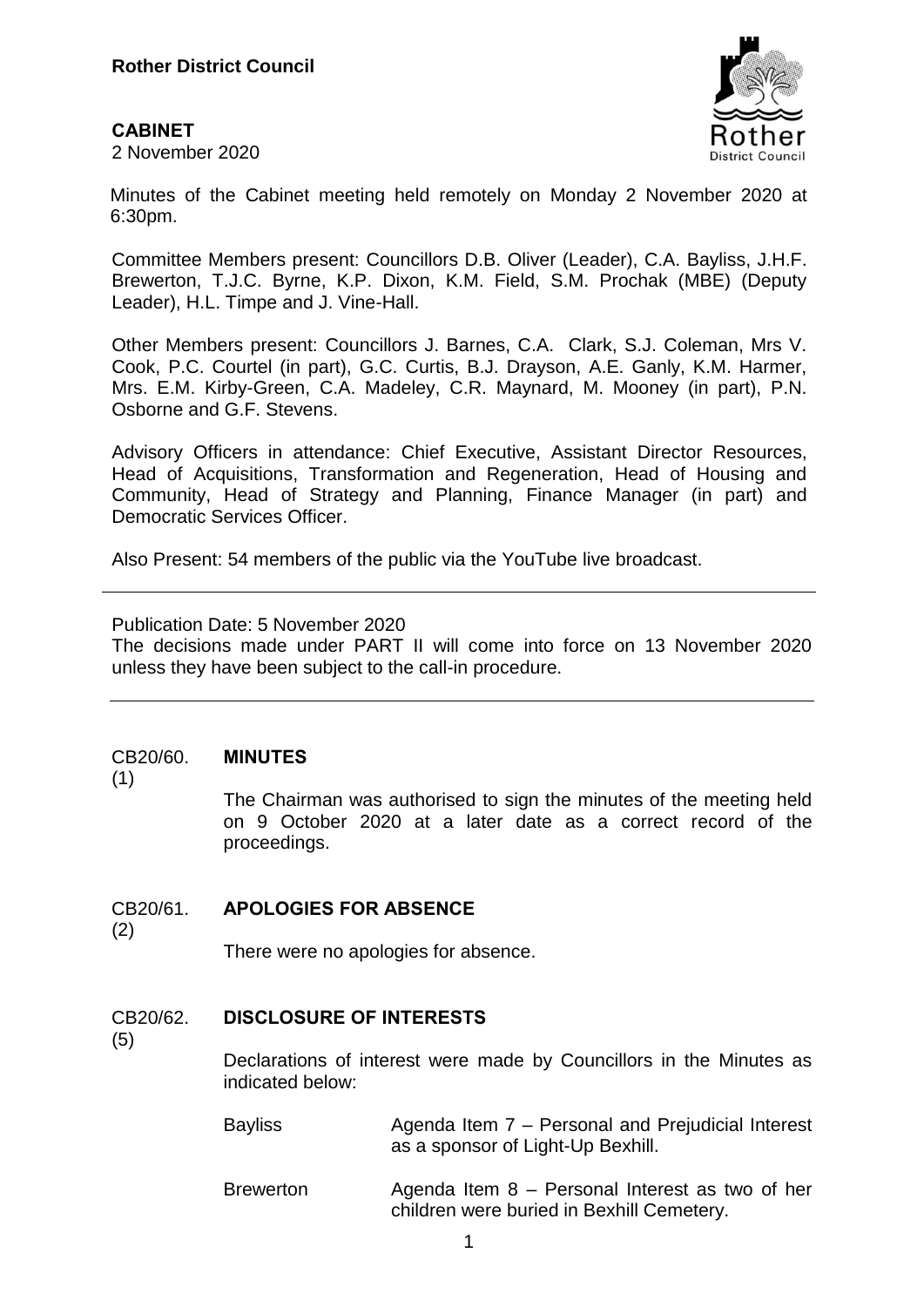| <b>Byrne</b> | Agenda Item 7 – Personal and Prejudicial Interest<br>as a Director of Light-Up Bexhill Community<br>Interest Company. |
|--------------|-----------------------------------------------------------------------------------------------------------------------|
| Dixon        | Agenda Item 7 – Personal Interest as a member of<br><b>Battle Marketing Group.</b>                                    |
| Drayson      | Agenda Item 7 – Personal and Prejudicial Interest<br>as Treasurer of Light-Up Bexhill Community<br>Interest Company.  |
| Field        | Agenda Item 10 and 11 - Personal Interest as a<br>Member of East Sussex County Council.                               |
| Maynard      | Agenda Items 10 and 11 - Personal Interest as an<br><b>Executive Member of East Sussex County Council.</b>            |
| Timpe        | Agenda Item 7 – Personal and Prejudicial Interest<br>as a Director of Light-Up Bexhill Community<br>Interest Company. |
| Vine-Hall    | Agenda Item 9 - Personal Interest as he co-<br>ordinated Rother Neighbourhood Plan Forum.                             |

Councillor Bayliss advised and confirmed that the Cabinet minutes of 27 July 2020 had been amended, as her declaration of interest regarding Agenda Item 17 Discretionary Business Grants Scheme had been recorded incorrectly.

Councillor Brewerton also requested that the Cabinet minutes of 27 July 2020 be amended to correctly reflect her declaration of interest regarding Agenda Item 17 Discretionary Business Grants Scheme, as it had been recorded incorrectly.

**PART I – RECOMMENDATIONS TO COUNCIL –** not subject to call-in procedure under Rule 16 of the Overview and Scrutiny Procedure Rules.

## CB20/63. **MEDIUM TERM FINANCIAL PLAN 2021-22 TO 2025-26**

(6)

Cabinet received and considered the report of the Assistant Director Resources on the Council's Medium Term Financial Plan (MTFP) 2021/22 to 2025/26. The MTFP set the financial framework for the next five years and would be modified as the financial situation of the Council changed during that period. The following salient points were noted:

• Budget Process: The Council followed a three phased budget process. The third phase would commence in January 2021, once the Government settlement had been announced. Any proposed savings would need to be agreed and the Capital Strategy and Revised Capital Programme would be prepared and incorporated into the MTFP.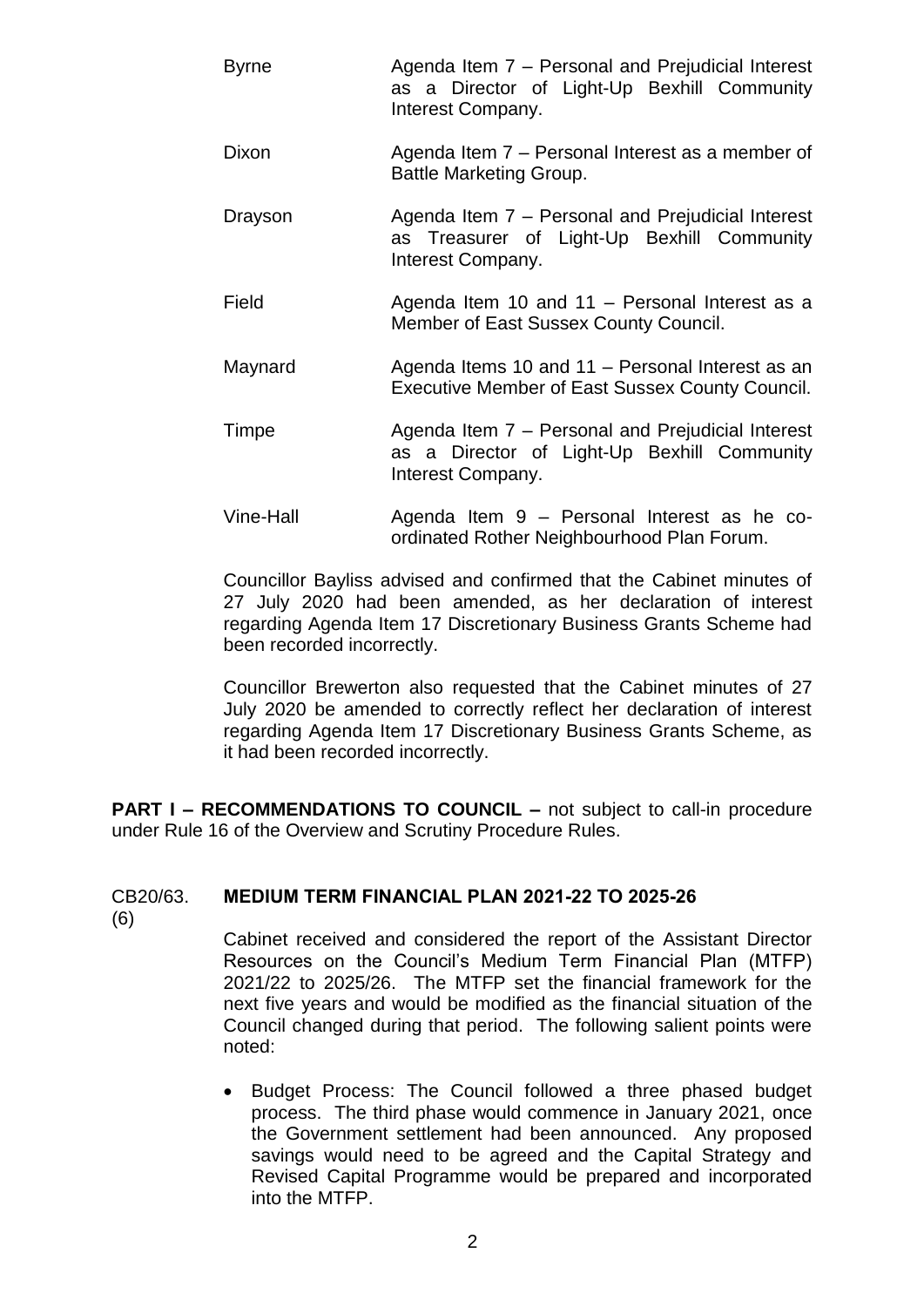- Government Funding: Since 2010, the Council had seen a substantial fall in income. The Revenue Support Grant ceased in 2019/20. In 2020/21 net business rates income was £3.5m; a reduction of £3.1m. The East Sussex Business Rates Pool enabled the Council to retain a greater share of any business rates growth, as currently only 50% was retained. Members were advised that, in 2021/22, the Government was scheduled to reset how business rates were shared between councils. This could result in a reduction of income in excess of £1m per annum for the Council.
- News Homes Bonus Grant (NHBG): The five-year forecast assumed that the NHBG would be reduced so there would be no reliance on this funding.
- Council Tax: If Council Tax was increased by 2% (maximum below the referendum rate) then an additional £140,000 of income would be achieved. With the ending of the furlough scheme, it was expected that the number of council tax relief (CTR) claimants would rise. Therefore, it was assumed that the taxbase would fall by 750 Band D equivalent properties in 2021/22 but would improve over the subsequent years to pre-pandemic levels by 2024/25. The additional amount of council tax income raised by 2% would reduce to £70,000. The Anti-Poverty Task and Finish Group had been tasked with considering options regarding the future of the Council's CTR Scheme. Changes to the scheme would not take effect until April 2022, therefore it was proposed that the current scheme be affirmed for 2021/22. The Assistant Director Resources advised that Council Tax and Business Rates reminder letters were being rolled-out to businesses and residents over the next few weeks to those who had not made any contact with the Council. Councillors were urged to encourage businesses / residents who were financially struggling to contact the Council for assistance.
- Cost Pressures: It was predicted that the base Revenue Budget would increase by £648,000 for homelessness demands, £190,000 staffing costs based on the current workforce, £51,000 on major service contracts, the impact of COVID-19 across all services including £730,000 on leisure / sport services (De La Warr Pavilion and Freedom Leisure), as well as projects identified within the new Corporate Plan.
- Cost Saving and Income Generation: There were five main workstreams designed to deliver the income and savings required to minimise the amount of reserves used to balance the budget over the next five years, namely Business Transformation Programme; Devolvement and Service Prioritisation, Income Generation (Property Investment Strategy and off-street car park income), reduced staffing structure, and shared services.
- Reserves and General Fund Balance: The latest financial monitoring suggested an overspend of £1.9m at outturn, reducing Reserves to £12.7m after funding capital expenditure. The current MTFP estimated that £11.5m of reserves would be needed to support the Revenue Budget over the next five years (including £2.3m to support the Capital Programme). By the end of 2025/26 revenue reserves and balances would be approximately £3.5m depending on the final outturn for 2021/22. If business rates growth was reset to the 2020/21 baseline reserves would be completely depleted by 2024/5.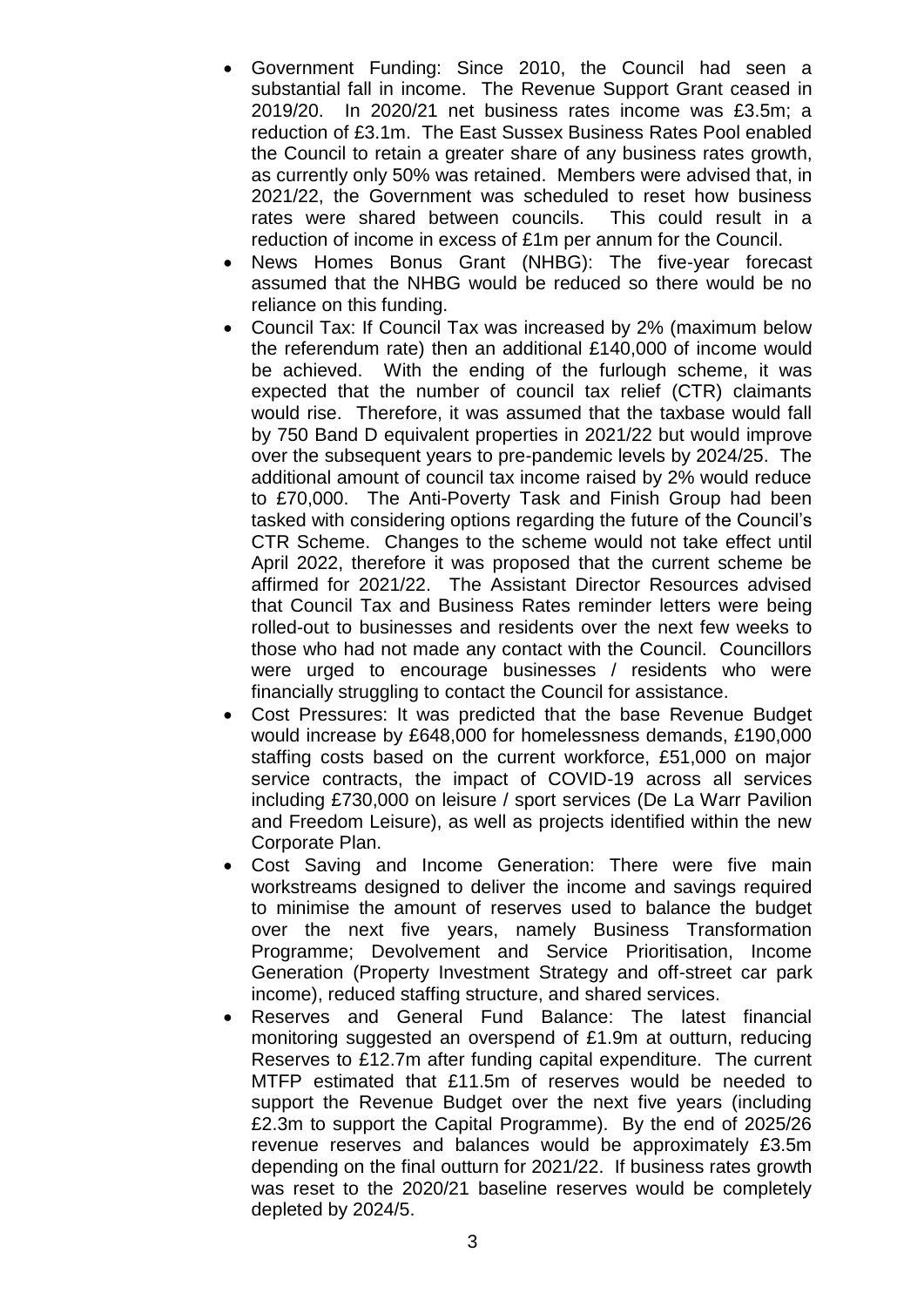- Capital Programme: Totalled £186m and included £80m for housing development through the Council's new housing company. Investment would increase the Council's exposure to borrowing which would need to be reflected in the Treasury Management Strategy. Through the East Sussex Rough Sleeping Initiative, the Council had received positive feedback that £430,000 of government funding (60% match-funded) would be granted to provide accommodation in Rother during 2020/21. The Council would be required to fund the outstanding 40% capital contribution which equated to £285,000 and could do this from within the £3m already allocated to the Temporary Accommodation project.
- Treasury Management: The level of borrowing was expected to peak at £93m excluding housing development.
- Budget Consultation: Would be held between 1 December 2020 and 31 January 2021. An interim report on the consultation would be reported to the Overview and Scrutiny Committee on 25 January 2021.

Cabinet was supportive of the Council maintaining the current CTR Scheme for 2021/22. Members agreed to maximise the annual increase in Council Tax within the Government's referendum limit, additional NHBG funding be used to reduce the amount of drawdown from reserves, the Council remained part of the East Sussex Business Rate Pool, and delegated authority be granted to the Assistant Director Resources, in consultation with the Cabinet Portfolio Holder for Finance and Performance Management to finalise the consultation wording.

The MTFP highlighted the challenges the Council continued to face due to the reduction in central Government support, the impact of COVID-19 and both lockdown periods. Motivation and reorganisation of resources were required to ensure the Council was focused on delivering the MTFP.

### **RECOMMENDED:** That the:

- 1) current Council Tax Reduction Scheme be affirmed and continue for the 2021/22 financial year; and
- 2) Treasury Management Strategy be updated with regard to borrowing as outlined in the report.

## **AND**

### **\*RESOLVED**: That:

- 1) the financial forecast and proposed way forward be noted.
- 2) Council maintain its policy of maximising the annual increase in Council Tax within the Government's referendum limit;
- 3) any additional funding from New Homes Bonus Grant be used to reduce the amount of reserves being applied to support the Revenue Budget;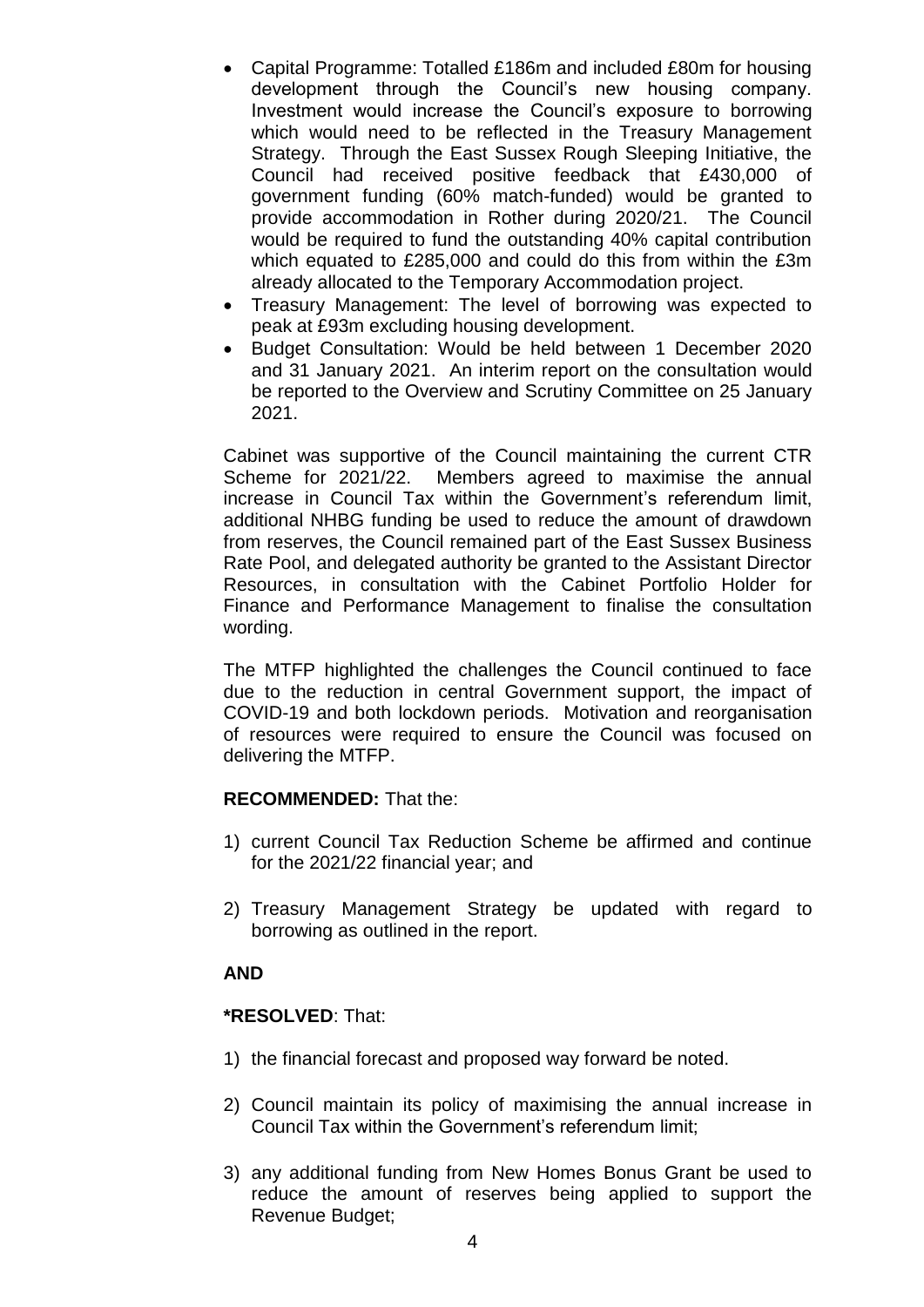- 4) the Assistant Director Resources be authorised to finalise the wording of the consultation literature in conjunction with the Cabinet Portfolio holder for Finance and Performance Management; and
- 5) the Council continues to be part of the East Sussex Business Rate pool in 2021/22 and that the Assistant Director Resources be granted delegated authority to finalise the necessary agreement with the Member authorities in consultation with the Cabinet Portfolio Holder for Finance and Performance Management.

\*The **RESOLVED** parts of this minute are subject to the call-in procedure under Rule 16 of the Overview and Scrutiny Procedure Rules.

## CB20/64. **ECONOMIC RECOVERY ACTION PLAN**

(10)

In June 2020, the Economic Recovery Steering Group was established to consider the impact of COVID-19 on the local economy and agree and recommend a recovery strategy and action plan for Cabinet and full Council approval.

On behalf of Team East Sussex (TES), East Sussex County Council (ESCC) commissioned consultants to develop an East Sussex Recovery Plan; all local authorities were consulted. It was noted that the TES plan had guided the development of the Council's own Economic Recovery Plan (ERAP) appended to the report at Appendix 1. The ERAP would become the principal work plan for the Regeneration team as the Council continued to respond to the impact of COVID-19.

The ERAP set out six broad ambitions, namely thinking local, acting local; building skills, creating jobs; fast-forwarding business; better places, fuller lives; cleaner energy, greener transport; and the future is digital.

It was noted that £26,305,750 grant funding had been administered by the Council to 2,312 local businesses. Deferring rentals had also been agreed to assist commercial tenants with cashflow during the lockdown period.

In order to assist the tourism and hospitality sectors, a weekly COVID Culture forum was established between the local authorities and ESCC to understand the impact suffered during lockdown measures. Partnership working also assisted organisations with applying for grant funding, where appropriate.

Cabinet was fully supportive of the ERAP and agreed that the Overview and Scrutiny Committee be kept abreast of progress every six months.

**RECOMMENDED:** That the Rother Economic Recovery Action Plan be approved and adopted.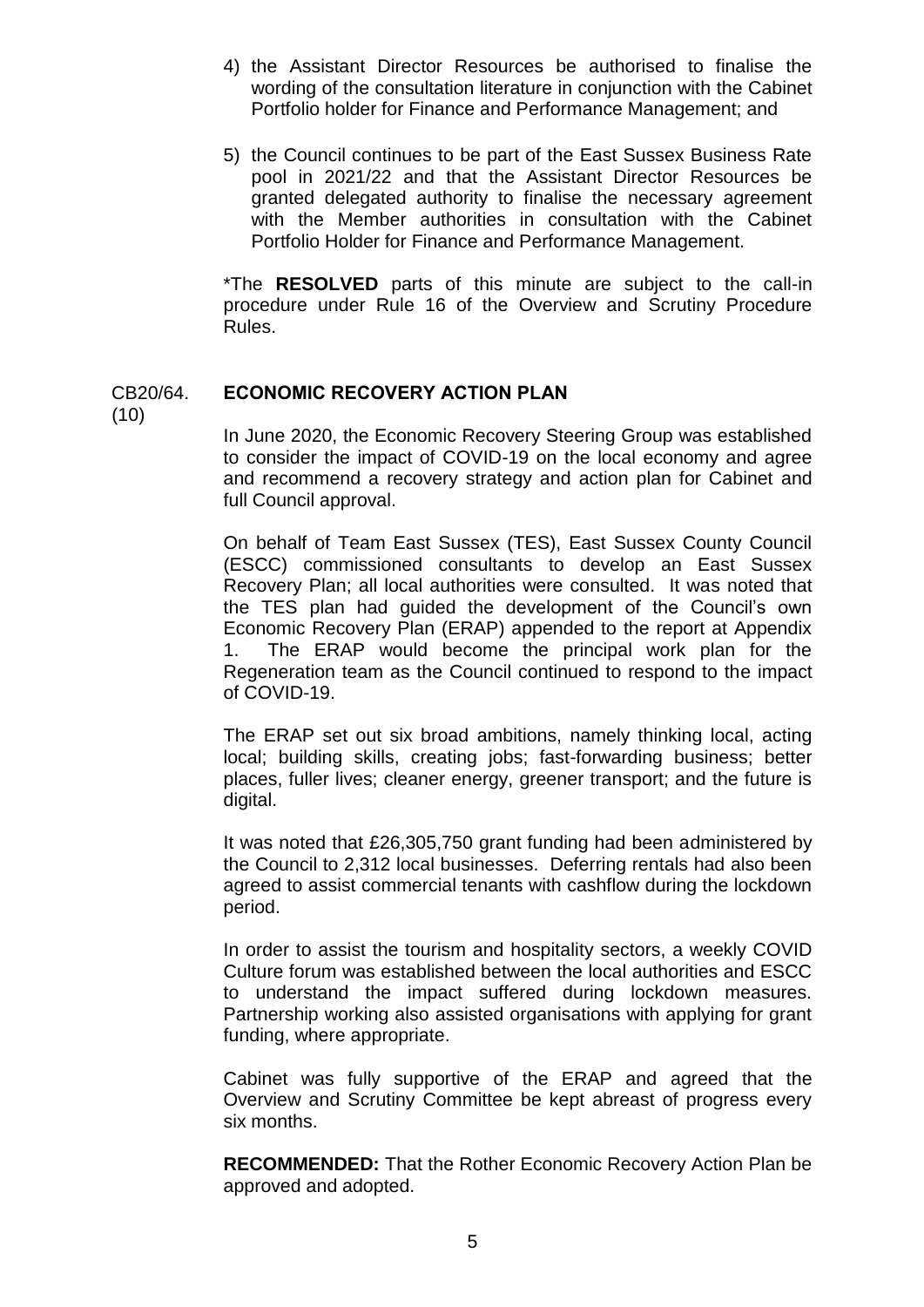### **AND**

**\*RESOLVED**: That officers report to the Overview and Scrutiny Committee every six months on progress against the actions set out in the Plan.

\*The **RESOLVED** parts of this minute are subject to the call-in procedure under Rule 16 of the Overview and Scrutiny Procedure Rules.

(Councillor Field declared a Personal Interest as a Member of East Sussex County Council and in accordance with the Members' Code of Conduct remained in the meeting during the consideration thereof).

(Councillor Maynard declared a Personal Interest as an Executive Member of East Sussex County Council and in accordance with the Members' Code of Conduct remained in the meeting during the consideration thereof).

**PART II – EXECUTIVE DECISIONS** – subject to the call-in procedure under Rule 16 of the Overview and Scrutiny Procedure Rules by no later than 4:00pm on 12 November 2020.

## CB20/65. **TOURISM EVENTS FUNDING**

(7)

Members received and considered Minute OSC20/21 arising from the Overview and Scrutiny Committee (OSC) meeting held on the 14 September 2020 which considered Tourism Events Funding.

As a result of discussions with the Cabinet Portfolio Holder for Communities, Culture and Tourism it was considered appropriate to defer decisions about marketing events until the Bexhill-on-Sea Parish (Town) Council had been established in April 2021 and consulted.

Additional funding had also been requested from Light-Up Bexhill (LUB) to contribute towards the Christmas lights in Bexhill Town Centre. It was therefore recommended that £3,500 be awarded to LUB, as well as £500 to both Sidley and Little Common towards their Christmas light displays. The remaining funding would be carried forward into the next financial year.

#### **RESOLVED**: That:

- 1) the constitution of a Bexhill Marketing Group be deferred until the establishment of the new Bexhill Parish (Town) Council in April 2021;
- 2) £3,500 of the events funding for Bexhill, Rye and the Rural areas not allocated in the 2020/21 financial year be allocated to Light Up Bexhill as an additional contribution towards the Bexhill Town Centre Christmas lights;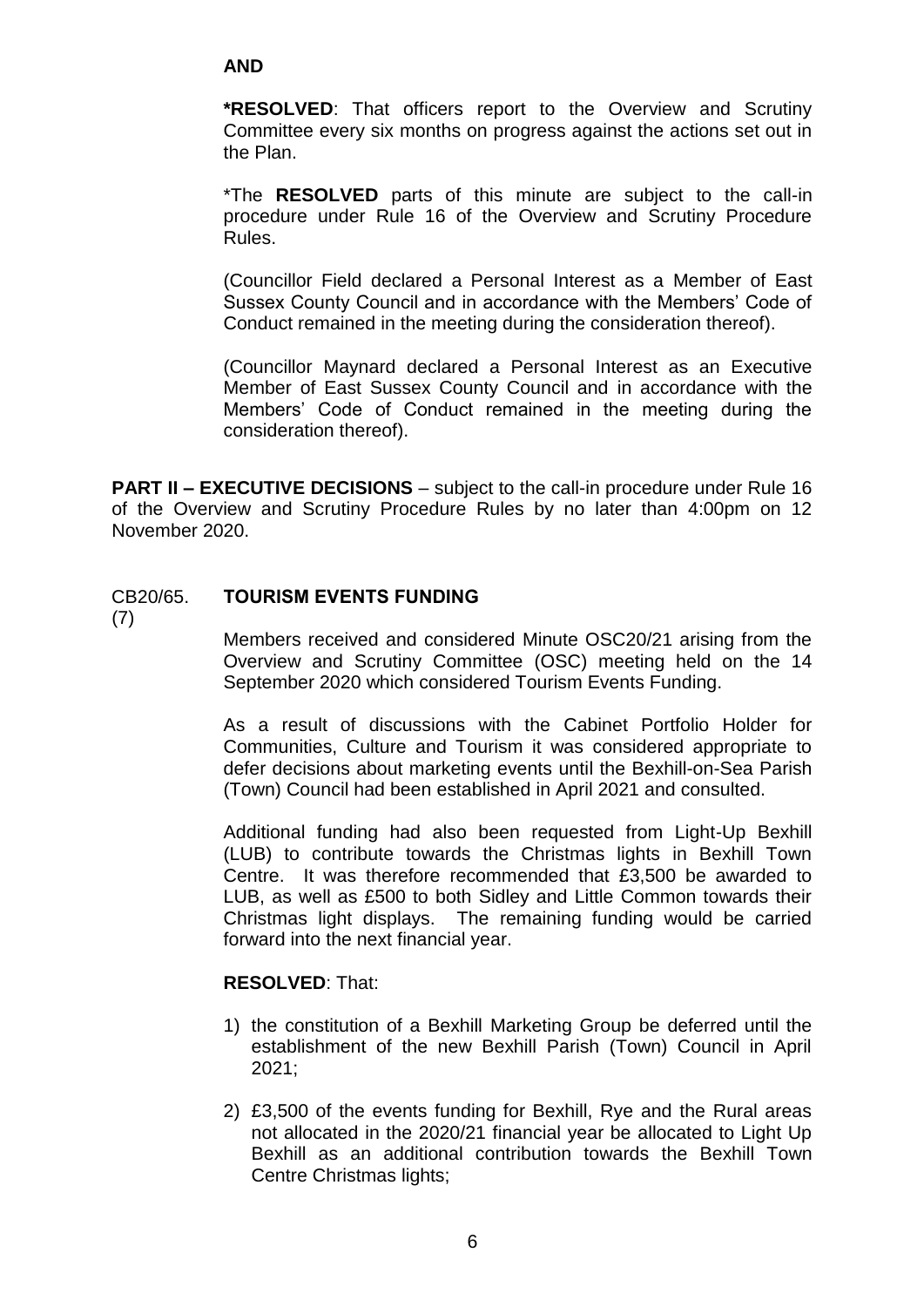- 3) £500 of the events funding for Bexhill, Rye and the Rural areas not allocated in the 2020/21 financial year be allocated to both Sidley and Little Common areas as an additional contribution towards their own Christmas lights displays; and
- 4) the remaining £13,500 of the events funding for Bexhill, Rye and the Rural areas not allocated in the 2020/21 financial year be carried forward to 2021/22.

(Councillor Bayliss declared a Personal and Prejudicial Interest in this matter as a sponsor of Light-Up Bexhill and in accordance with the Members' Code of Conduct left the meeting during the consideration of Recommendation 2).

(Councillors Byrne and Timpe each declared a Personal and Prejudicial Interest in this matter as Directors of Light-Up Bexhill Community Interest Company and in accordance with the Members' Code of Conduct left the meeting during the consideration of Recommendation 2).

(Councillor Dixon declared a Personal Interest in this matter as a member of Battle Marketing Group and in accordance with the Members' Code of Conduct remained in the meeting during the consideration thereof).

(Councillor Drayson declared a Personal and Prejudicial Interest in this matter as Treasurer of Light-Up Bexhill Community Interest Company and in accordance with the Members' Code of Conduct left the meeting during the consideration of Recommendation 2).

### CB20/66. **FEES AND CHARGES FOR 2021/22**

(8)

Cabinet gave consideration to the report of the Head of Housing and Community that detailed the latest review of the Council's fees and charges for 2021/22 and the proposed recommended increases. Fees and charges were reviewed each year taking into account the increased need to recover the total cost of the services provided and the cost of inflation, assumed at 0.5%. The anticipated income from these charges was built into the draft Revenue Budget for 2021/22. Charges were rounded to the nearest 25p if under £50.00 or the nearest £1.00 if over £50.00.

The majority of the fees and charges within the appendices were recommended to increase at 0.5% with the following exceptions:

**Allotments (Appendix 1)**: Following the establishment of the Bexhillon-Sea Parish (Town) Council, responsibility and legalities of the allotments would transfer and the new rates would be set and agreed by the new Parish (Town) Council. Therefore, it was recommended that the allotment charges remained unchanged for 2021/22.

**Beach and Foreshore (Appendix 3)**: As beach huts remained in high demand, it was recommended that the fees be increased by £9 per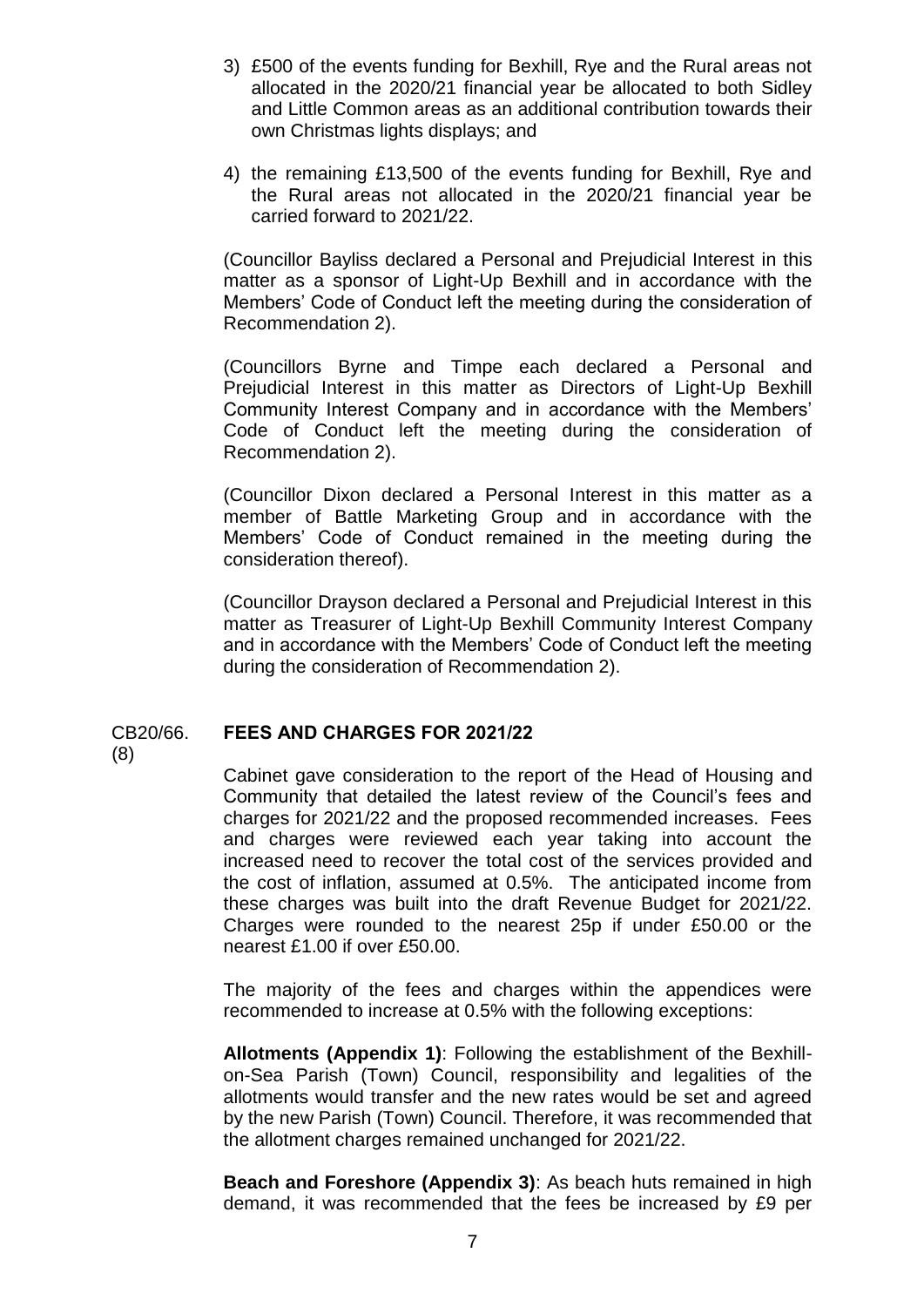licence to £530 per annum at 1.7% for 2021/22. It was also recommended that charges for Seasonal Tent sites increased by 1.7% to £368 for the six months season. Other foreshore services e.g. winch and boat licences would increase at 0.5%.

**Car Parking (Appendix 4)**: As a result of the introduction of Civil Parking Enforcement (CPE), the Council had introduced car parking charges to car parks that were previously free, changed some existing charges and aligned some charges with equivalent areas in the district. In October 2020, an Off-Street Car Parks Task and Finish Group had been established to consider the impact of CPE on the Council's offstreet car parks. Therefore, it was recommended that the car parking charges remained unchanged for 2021/22 until the Task and Finish Group had concluded their investigations. Due to significant increase in costs to manage Camber Western Car park during 2020, it was recommended that the summer season tariffs (from 1 April to 30 September) be increased in all Camber Sands car parks. The charges would be as follows: £6 (1 to 3 hours); £12 (3 to 6 hours); and £15 (for  $6$  hours  $+$ ).

**Bulky Waste Collection (Appendix 5a)**: It was recommended that the fee for the Council collecting one to three bulky waste items increased to £40.00. Clarity was sought on whether the income achieved justified the costs of clearing up fly-tipping. Members were advised that the cost to clear up one illegal waste deposit was approximately £70 per fly-tip. Fly-tipping was an additional cost for the Council and appeared to be an increasing illegal activity across the District. Officers were asked to closely monitor the income achieved against the cost of the service.

**Garden Waste Collections (Appendix 5b)**: The charge for garden waste had been increased from 15 July 2020 to £40 for all new customers subscribing to the service. As a result of COVID-19 and the suspension of the service the subscription was held at £35 for renewed customers. For comparison the garden waste subscription charges in neighbouring authorities were confirmed as Hastings £70; Eastbourne £52; Lewes £70 and Wealden £50.

The total cost of the service was approximately £930,000 per annum. The projected income for 2021/22 at £40 per annum per bin at the current rate of subscribers (19,600) was approximately £790,000, leaving a deficit of £140,000. It was therefore recommended that the annual subscription be increased to £45 per annum which would result in an income of £890,000 which would reduce the deficit considerably. The garden waste contract had a tiered charging structure; a lower cost would be applied once 20,000 subscribers were achieved. Officers were currently investigating ways to incentivise new subscribers to the service before March 2021. Members were supportive of delegated authority being granted to the Head of Housing and Community, in consultation with the Portfolio Holders for Finance and Performance Management and Environment and Place to implement an incentive scheme.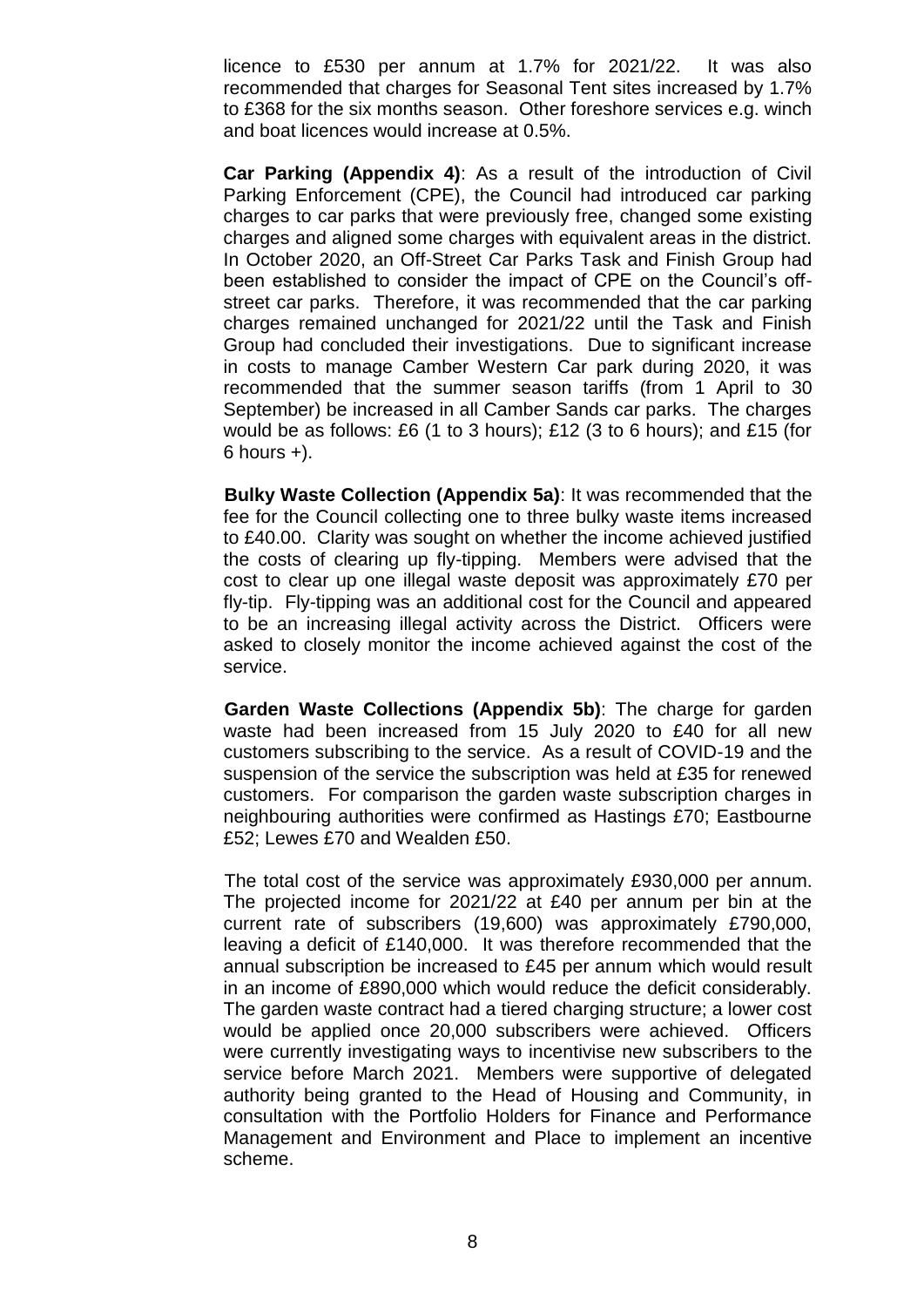**Scrap Metal Dealers Act 2013 (Appendix 6)**: It was recommended that the charges for scrap metal remain unchanged for 2021/22.

**Food Hygiene Rating Scheme (FHRS) (Appendix 7)**:As a revisit to rate a premises under the FHRS was not a statutory duty, it was recommended that the scale of fees in the appendix to the report was introduced.

**Health Certificates (for food exported) (Appendix 8)**: Food exported to countries outside the EU required a health certificate. It was recommended that the scale of fees in the appendix to the report was introduced.

**Houses of Multiple Occupation [HMO] Licences (Appendix 9)**: A recent Supreme Court judgement had determined that local authorities must have two sets of fees. One fee to cover the costs of applying for a licence (non-refundable) and one for issuing the licence and on-going enforcement. It was recommended that the Council had a combined fee to reflect the reduced administration costs associated with only one fee being paid. Therefore, it was recommended that the scale of fees in the appendix to the report was introduced.

Cabinet was satisfied that the increases put forward were not considered to be excessive. Members were mindful that to maintain income, a balance had to be struck between covering costs and retaining custom.

#### **RESOLVED**: That:

- 1) the charges shown in Appendices  $1 6$  be approved and brought into effect for 1 April 2021;
- 2) the charges in Appendix 5(b) be brought into effect from July 2021;
- 3) the charges in Appendix 9 be brought into effect from January 2021; and
- 4) the Head of Housing and Community, in consultation with the Portfolio Holders for Finance and Performance Management and Environment and Place be granted delegated authority to implement an incentive scheme for new garden waste customers who sign up before March 2021.

(Councillor Brewerton declared a Personal Interest in this matter as a she had two children buried in Bexhill Cemetery and in accordance with the Members' Code of Conduct remained in the meeting during the consideration thereof).

#### CB20/67. **WAINWRIGHT ROAD CAR PARK**

(11)

In September 2020, Civil Parking Enforcement was introduced and in response, the Council approved a variation to the District's Parking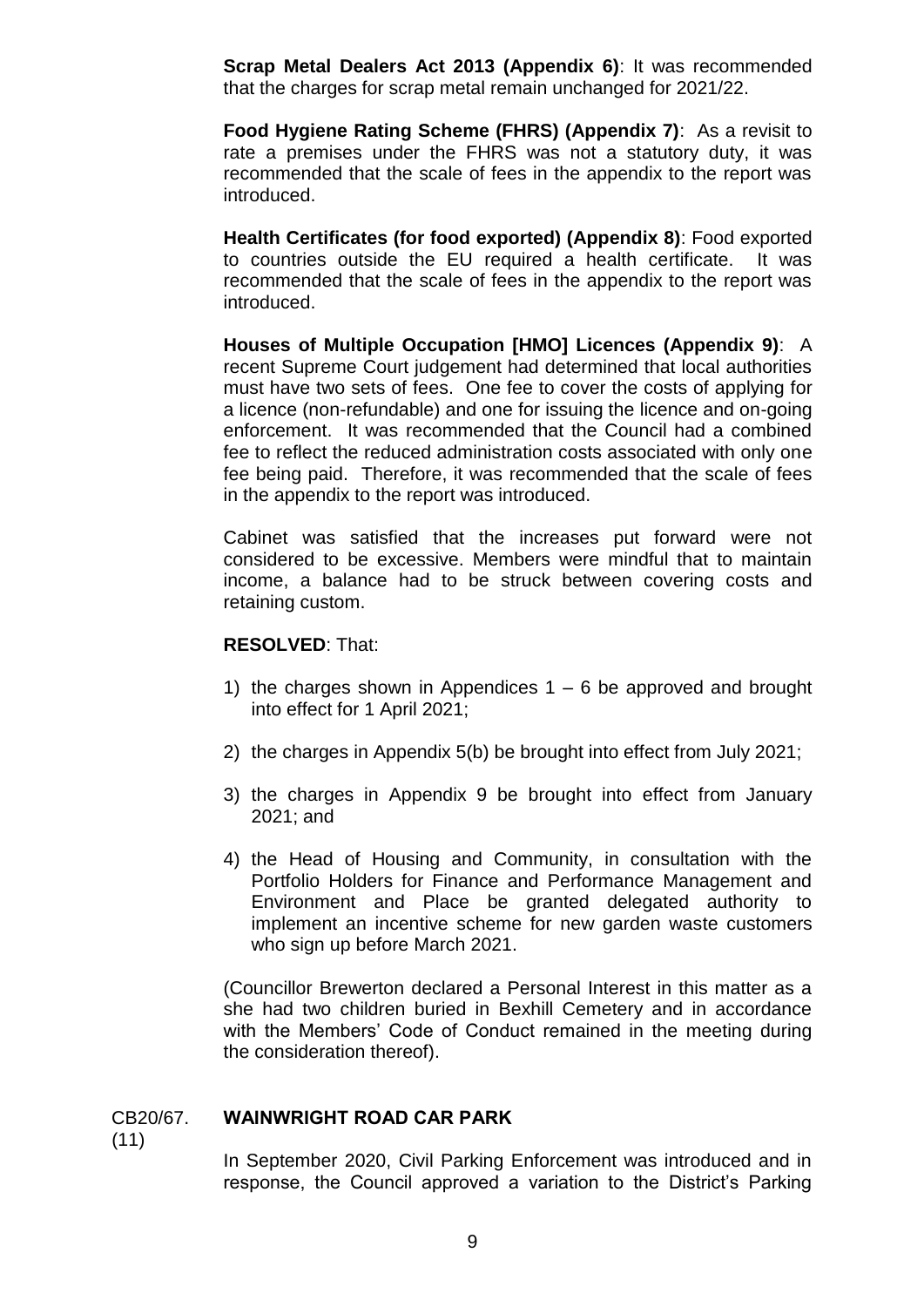Places Orders amending the car parks charging scheme which included the car park in Wainwright Road, Bexhill.

Wainwright Road car park was located off Beeching Road and to the rear of Bexhill Police Station. The car park had been underutilised because of poor signage and essential refurbishment was required to fencing and footpath surface / access. Pedestrian routes between the main shopping areas and the car park were unsigned, therefore users were unaware of this car park.

To increase usage of the car park and generate income it was proposed that remedial works be carried out at an estimated cost of £30,000. It was also proposed that new traffic and pedestrian signage be installed at relevant junctions and locations. This work would be undertaken by East Sussex County Council at an estimated cost of £20,000.

Members noted that ownership issues regarding the footpath between Terminus Road and the car park were still disputed and until responsibility was established, improvements would be suspended.

It was considered important that the Council improved its parking amenities to create attractive and welcoming facilities and Cabinet agreed that a budget of £50,000 be allocated from the Car Park reserve for improvement works to Wainwright Road Car Park.

**RESOLVED**: That a budget of £50,000 be allocated from the Car Park reserve for improvement works to Wainwright Road Car Park.

(Councillor Field declared a Personal Interest as a Member of East Sussex County Council and in accordance with the Members' Code of Conduct remained in the meeting during the consideration thereof).

(Councillor Maynard declared a Personal Interest as an Executive Member of East Sussex County Council and in accordance with the Members' Code of Conduct remained in the meeting during the consideration thereof).

## CB20/68. **DISCRETIONARY FREE PARKING IN CAR PARKS DECEMBER 2020**

 $(12)$ 

A request had been received from Battle Chamber of Commerce for the Council to provide free parking on every Thursday and Saturday during December 2020, to incentivise customers to return to the High Street after the national lockdown period.

It was noted that authorising nine free parking days in Battle, Bexhill and Rye would amount to approximately £20,000 loss of income. Currently officers had delegated authority to grant up to a maximum of seven days.

In order to support the local economy and encourage visitors to the town centres, Cabinet agreed that nine free parking days (including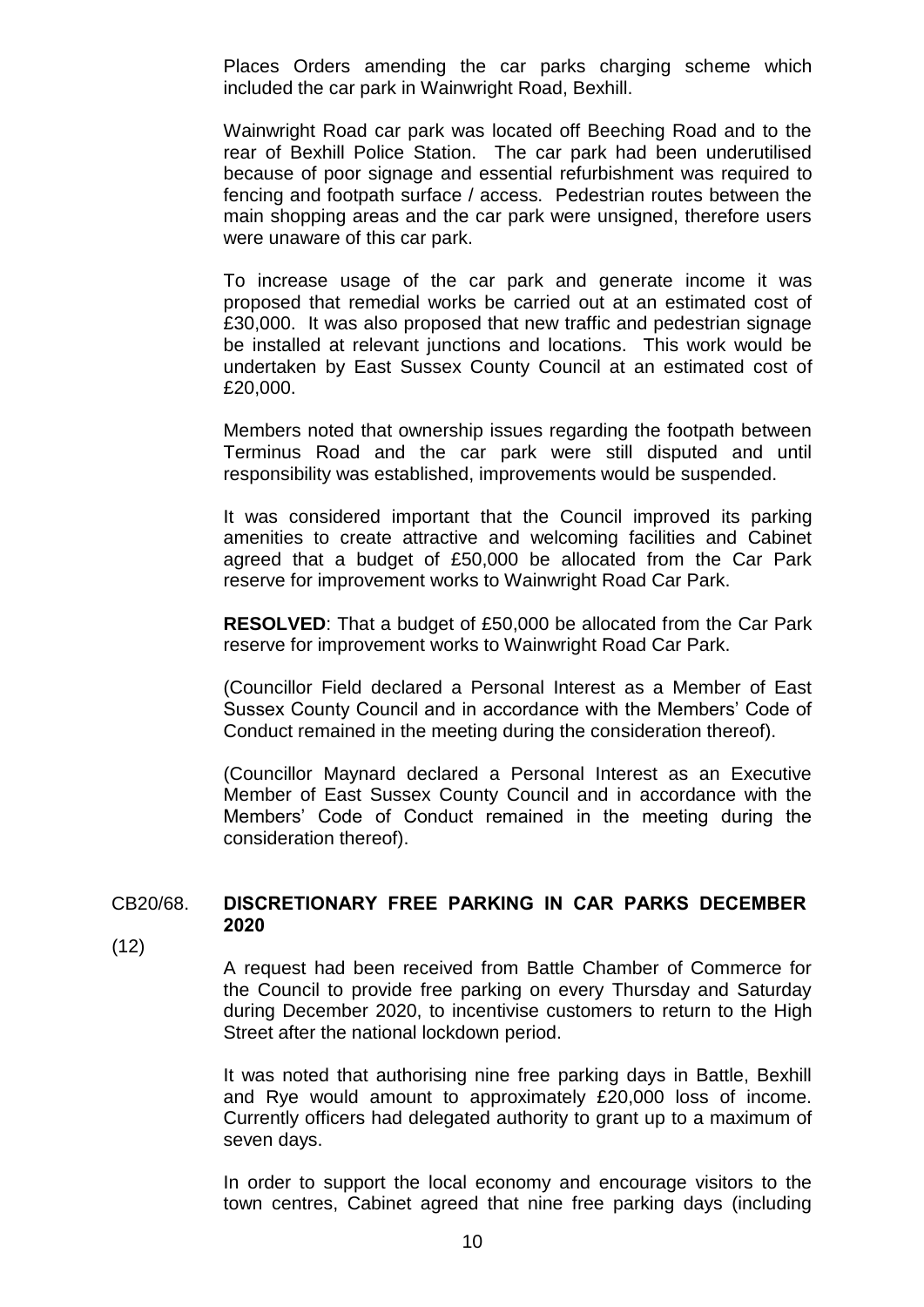Boxing Day and New Year's Eve) be authorised during December 2020. It was suggested that an evaluation exercise be completed to ascertain whether the free parking period had encouraged more visitors to the town centres. The Communications Team were asked to promote the free parking period on 'My-Alerts' and all social media platforms.

**RESOLVED:** That nine free parking days (including Boxing Day and New Year's Eve) in Battle, Bexhill and Rye town centre car parks be authorised during December 2020.

(The Leader had accepted this item onto the Agenda as an Additional Agenda Item in order for Cabinet to consider this matter due to the impending Christmas period).

**PART III – URGENT DECISIONS** – The Chairman of Council had agreed that the following decisions were urgent in accordance with Paragraph 17 of the Overview and Scrutiny Procedure Rules contained in Part 4 of the Council's Constitution. The call-in procedure does not therefore apply to these decisions.

### CB20/69. **NEIGHBOURHOOD PLAN REGULATION 16 REPORT IN RESPECT OF BURWASH PARISH COUNCIL**

(9)

Burwash Parish Council had prepared a Neighbourhood Plan (BNP) following designation of the parish as a Neighbourhood Area in 2016. The BNP was currently subject to a formal public consultation until 6 November 2020. Representations received would be considered by an independent Examiner to determine whether the BNP met the 'basic conditions' required. The Council was a statutory consultee and therefore was able to make representations as part of the process. It was noted that so as not to compromise the Council's ability to comment on the draft BNP by the due deadline, the Chairman of Council had already agreed that this matter could be taken as an urgent decision and therefore outside the call-in arrangements.

The Council's proposed representations were detailed in Appendix 1 to the report.

Councillor Vine-Hall, Cabinet Portfolio Holder for Strategic Planning acknowledged the amount of work and effort that had gone into the production of the BNP by the Burwash Neighbourhood Development Plan Steering Group (BNDPSG) and Council Planning officers. Unfortunately, mutually poor communication between the BNDPSG, Burwash Parish Council and the Council had led to neither the BNP nor the Development and Site Allocations Local Plan allocating sites in line with the Core Strategy. He also advised that additional information had been received from BNDPSG on 31 October 2020 which challenged a number of points in the Council's representations and had been disseminated to Cabinet Members prior to the meeting.

Following discussion and hearing from both Ward Members who were supportive of the BNP, in order to progress the BNP, it was agreed that representations 2 to 22 made at Appendix 1 to the report be submitted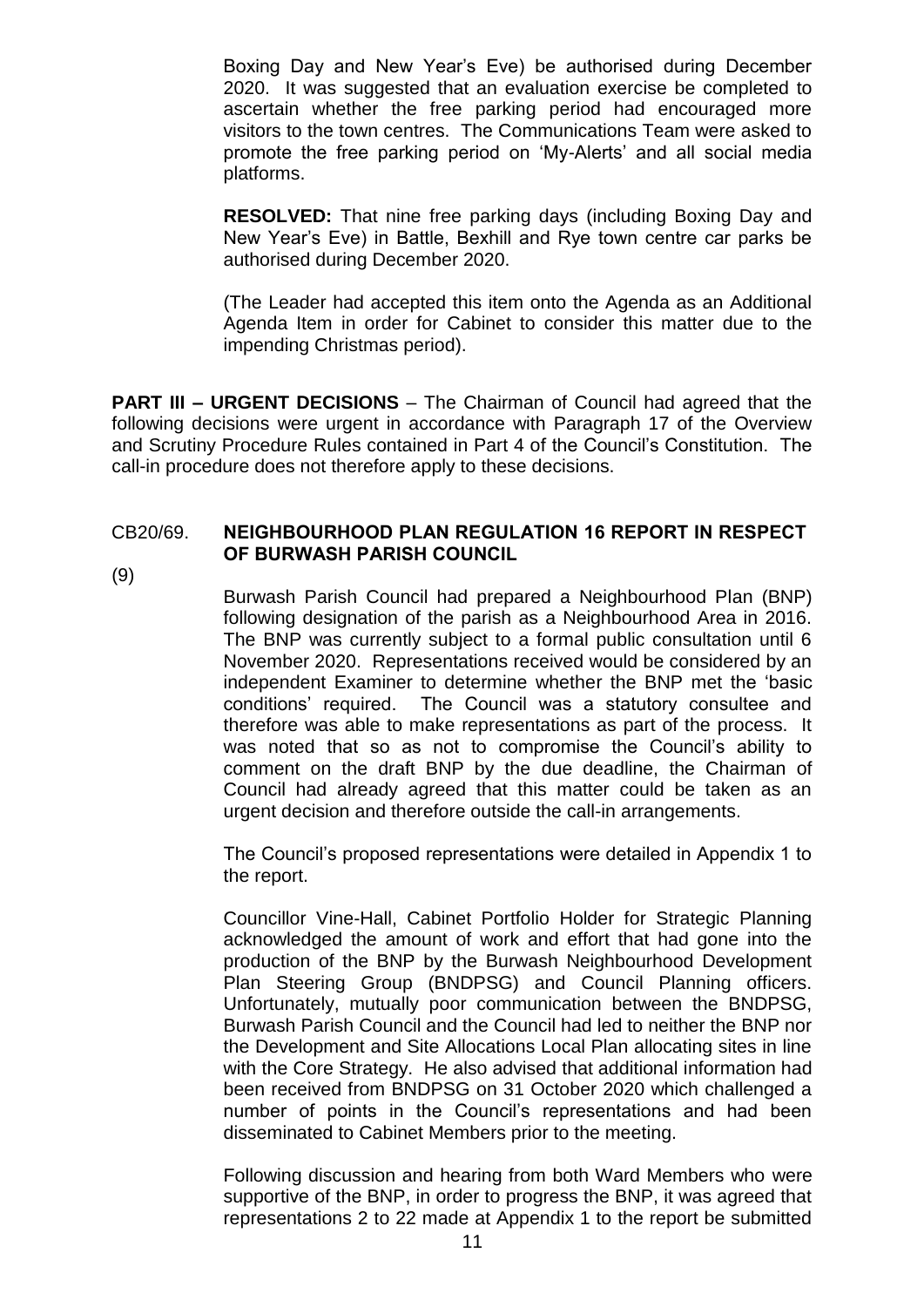(with all relevant documentation) on behalf of the District Council in response to the Regulation 16 consultation. Representation 1 would be deferred for the Cabinet Portfolio Holder for Strategic Planning, in consultation with officers to consider the comments raised by BNDPSG on 31 October 2020 and a revised representation be submitted by 6 November 2020. It was also agreed that the Chief Executive be authorised to consider any potential modifications to the NP which might rise through the examination process in order to secure a NP in general conformity with the adopted CS and Development and Site Allocations Local Plan.

It was important to send a message to other NP groups, that the Council wanted to support and nurture all NPs and the appointment of a dedicated NP officer should help to avoid issues like the one that had been experienced with the BNP.

It was the Councils desire that the BNP passed examination and progressed to a successful referendum.

#### **RESOLVED:** That:

- 1) representations 2 to 22 set out at Appendix 1 be submitted, together with supporting material, for consideration by the Examiner while representation 1 relating to the basic conditions be deferred to the Cabinet Portfolio Holder for Strategic Planning, in consultation with officers to consider the comments received from the Burwash Neighbourhood Development Planning Steering Group on 31 October 2020 and a revised representation be submitted by 6 November 2020; and
- 2) the Chief Executive be authorised to consider any potential modifications to the Neighbourhood Plan that may be raised through the examination process in order to secure a Neighbourhood Plan in general conformity with the adopted Core Strategy and Development and Site Allocations Local Plan.

### **The Chairman of Council had agreed that this decision could be taken as a matter of urgency to enable the Council to respond to the Consultation by the deadline of 6 November 2020.**

(Councillor Vine-Hall declared a Personal Interest in this matter as he co-ordinated the Rother Neighbourhood Plan Forum and in accordance with the Members' Code of Conduct remained in the meeting during the consideration thereof).

### **CHAIRMAN**

The meeting closed at 9:06pm.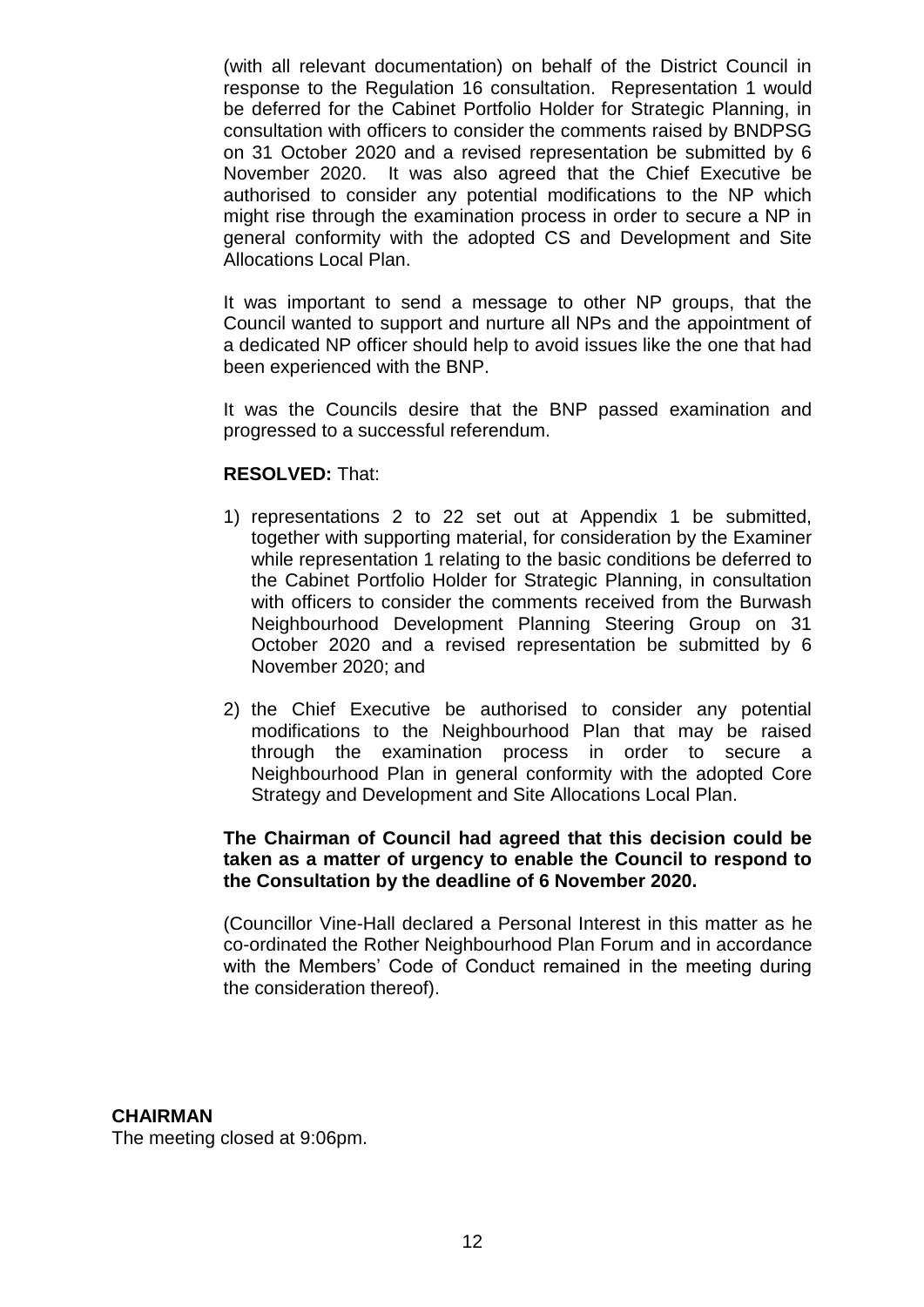# **PARKS ACTIVITIES**

Unless stated all charges include VAT @ 20%

## *Sports Bookings*

|                       | <b>Current Charges per</b><br><b>Booking per Pitch</b><br>(2020/2021) |                      | <b>Proposed Charges per</b><br><b>Booking per Pitch</b><br>(2021/2022) |                       |                     |            |
|-----------------------|-----------------------------------------------------------------------|----------------------|------------------------------------------------------------------------|-----------------------|---------------------|------------|
|                       | Adult<br>over)<br>18)                                                 | Youth<br>(12)<br>18) | Under<br>12's                                                          | Adult<br>(over<br>18) | Youth<br>(12<br>18) | Under 12's |
| <b>Football Pitch</b> | £80.00                                                                | £17.75               | £13.75                                                                 | £81.00                | £17.75              | £13.75     |
|                       | Adult<br>(Over<br>18)                                                 | Colts                |                                                                        | Adult<br>(Over<br>18) | Colts               |            |
| <b>Cricket Pitch</b>  | £78.00                                                                | £17.25               |                                                                        | £79.00                | £17.25              |            |

|                        |                       |        | <b>Current Charges</b><br>per Booking per<br><b>Pitch</b><br>(2020/2021) | <b>Proposed</b><br><b>Charges per</b><br><b>Booking per</b><br><b>Pitch</b><br>(2021/2022) |
|------------------------|-----------------------|--------|--------------------------------------------------------------------------|--------------------------------------------------------------------------------------------|
| <b>Stoolball Pitch</b> | <b>Casual Games</b>   |        | £27.00                                                                   | £27.25                                                                                     |
| Additional<br>Charges  | <b>Showers</b>        |        | £28.00                                                                   | £28.25                                                                                     |
|                        | <b>Closed Gate</b>    |        | £47.00                                                                   | £47.25                                                                                     |
|                        | Cancellation<br>fees) | (pitch | £23.00                                                                   | £23.00                                                                                     |

# *Events and Fairs*

|                                                     |                      | <b>Current Charges</b><br>(2020/2021) | <b>Proposed</b><br><b>Charges</b><br>(2021/2022) |
|-----------------------------------------------------|----------------------|---------------------------------------|--------------------------------------------------|
| Commercial Event -<br>Small                         | Per Day              | £115.00                               | £116.00                                          |
| Commercial Event -<br>Med                           | Per Day              | £344.00                               | £346.00                                          |
| Commercial Event -                                  | Per Day $1 - 4$      | £646.00                               | £649.00                                          |
| Large                                               | Per Day $5 +$        | £496.00                               | £499.00                                          |
| Charitable / Not for<br><b>Profit Event - Small</b> | Per Day              | £62.00                                | £62.00                                           |
| Charitable / Not for<br>Profit - Medium             | Per Day              | £192.00                               | £193.00                                          |
| Charitable / Not for                                | Per Day $1 - 4$      | £354.00                               | £356.00                                          |
| Profit - Large                                      | Per Day 5 + days     | £281.00                               | £283.00                                          |
| <b>Damage Deposits</b>                              | <b>Small Events</b>  | £329.00                               | £331.00                                          |
|                                                     | <b>Medium Events</b> | £547.00                               | £550.00                                          |
|                                                     | Large Events         | £1,093.00                             | £1,099.00                                        |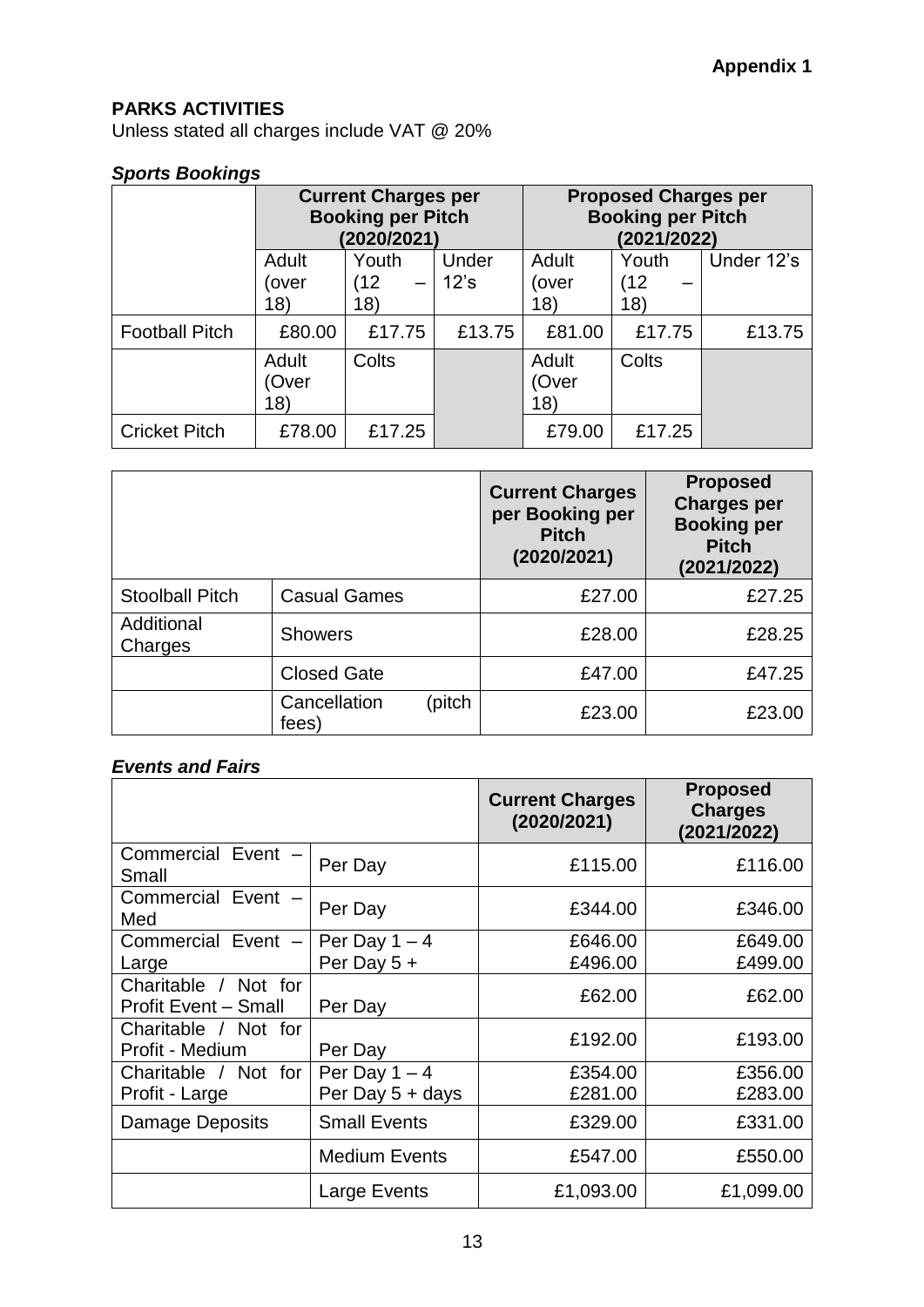# *Allotment Gardens*

|                   |            | <b>Current Charges</b><br>per Plot per<br><b>Annum</b><br>(2020/2021) | <b>Proposed</b><br><b>Charges per</b><br><b>Plot per Annum</b><br>(2021/2022) |
|-------------------|------------|-----------------------------------------------------------------------|-------------------------------------------------------------------------------|
| <b>Small Plot</b> | $<$ 125sqm | £50.00                                                                | nil                                                                           |
| Large Plot        | $>125$ sqm | £95.50                                                                | <b>NIL</b>                                                                    |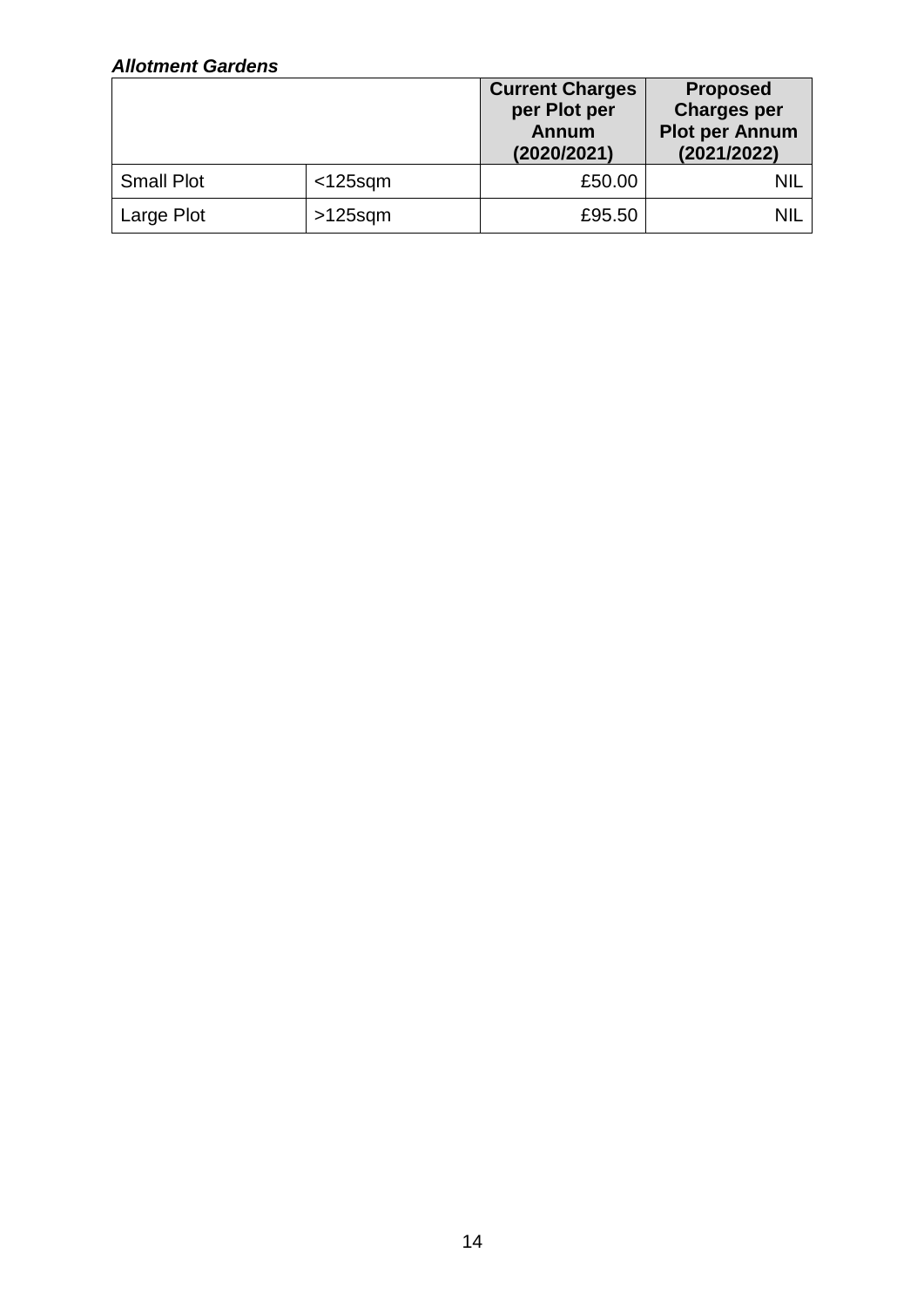# **CEMETERY CHARGES**

|                                                                                                                                                             | <b>Current</b><br><b>Charges</b><br>(2020/2021) | <b>Proposed</b><br><b>Charges</b><br>(2021/2022) |
|-------------------------------------------------------------------------------------------------------------------------------------------------------------|-------------------------------------------------|--------------------------------------------------|
| <b>INTERMENTS - For the burial of:</b>                                                                                                                      |                                                 |                                                  |
| The body of a child up to 18 years old                                                                                                                      | £0                                              | £0                                               |
| The body of a person whose age at the time<br>of death exceeded 18 years. At 1.52m (5')<br>deep                                                             | £950.00                                         | £955.00                                          |
| Each additional 0.61m (2') depth                                                                                                                            | £380.00                                         | £382.00                                          |
| Cremated remains - internment                                                                                                                               | £260.00                                         | £261.00                                          |
|                                                                                                                                                             |                                                 |                                                  |
| <b>EXCLUSIVE RIGHTS - For the Exclusive</b><br>Right of Burial at the time of interment,<br>for 50 years, including the preparation of<br>the Deed of Grant |                                                 |                                                  |
| Full size plot (2.74m x 1.22m)                                                                                                                              | £950.00                                         | £955.00                                          |
| Small size plots (1.37m x 0.61m)                                                                                                                            | £470.00                                         | £472.00                                          |
| Garden of Remembrance at Rye (0.69m x<br>0.61m)                                                                                                             | £270.00                                         | £271.00                                          |
|                                                                                                                                                             |                                                 |                                                  |
| <b>Plot Reservation for 5 year period</b>                                                                                                                   |                                                 |                                                  |
| Full size plot (2.74m x 1.22m)                                                                                                                              | £240.00                                         | £241.00                                          |
| Small size plots (1.37m x 0.61m)                                                                                                                            | £120.00                                         | £121.00                                          |
| Garden of Remembrance at Rye (0.69m x<br>$0.61m$ )                                                                                                          | £70.00                                          | £70.00                                           |
|                                                                                                                                                             |                                                 |                                                  |
| <b>OTHER CHARGES</b>                                                                                                                                        |                                                 |                                                  |
| Use of Chapel                                                                                                                                               | £193.00                                         | £194.00                                          |
| Transfer of burial rights                                                                                                                                   | £122.00                                         | £123.00                                          |
| Search fee - 10 years to present                                                                                                                            | No Charge                                       | No Charge                                        |
| Search fee - before 10 years                                                                                                                                | £122.00                                         | £123.00                                          |
| d) Disinterring: Double appropriate re-opening fees, plus any additional charges to<br>be determined by the proper officer according to the circumstances.  |                                                 |                                                  |

## **Cemetery Charges**

The whole of the foregoing fees and charges will be doubled in the case of any person who at the time of death was not a Council Tax payer or resident of the Rother District and has not so resided at any time during the twelve months preceding his or her death.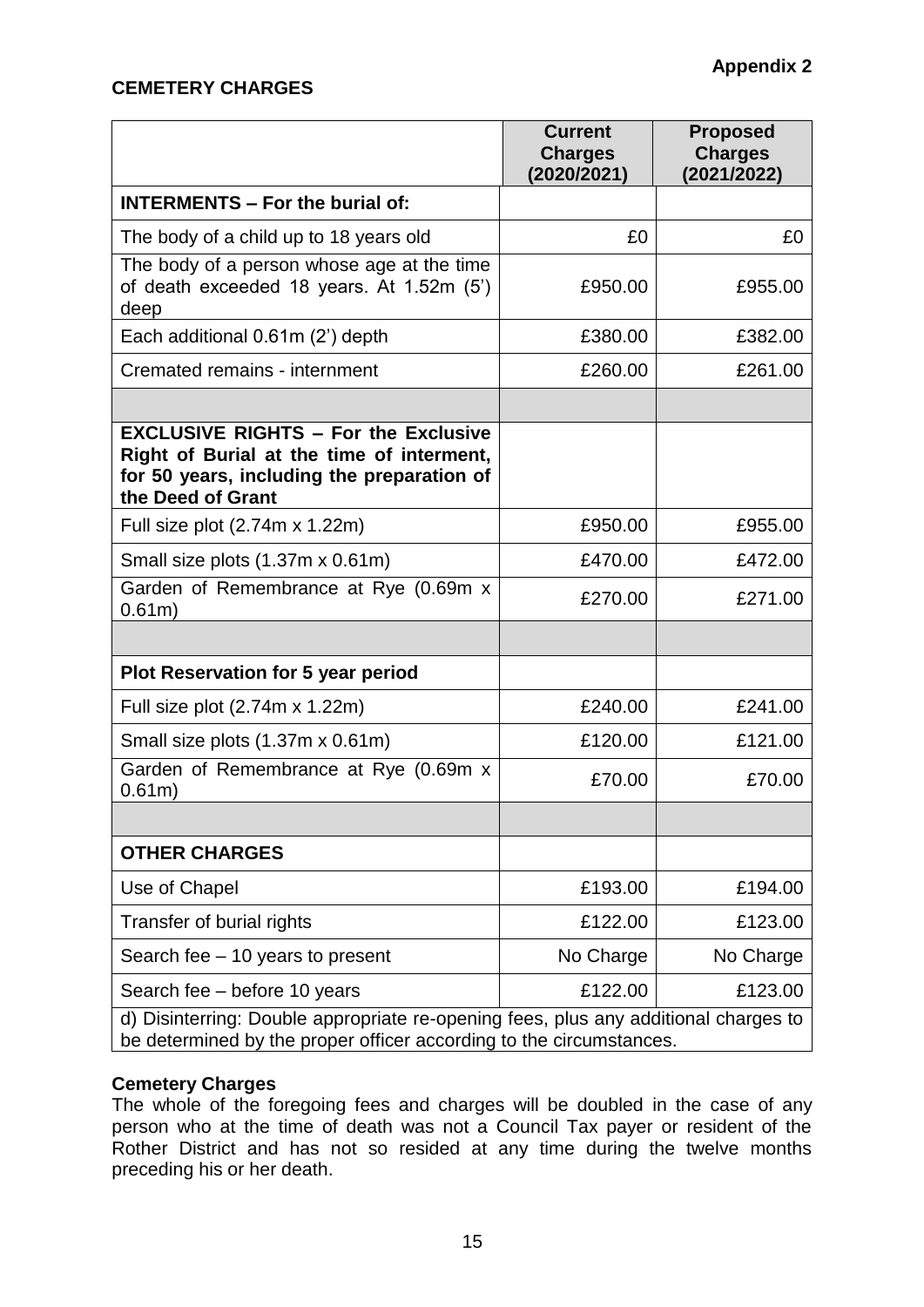|                                                                                                                                                                                                                      | <b>Charges</b><br>(2020/2021) | <b>Proposed</b><br><b>Charges</b><br>(2021/2022) |
|----------------------------------------------------------------------------------------------------------------------------------------------------------------------------------------------------------------------|-------------------------------|--------------------------------------------------|
| <b>GROUNDS WORK – maintenance and</b><br>planting in respect of Bexhill Cemetery only                                                                                                                                |                               |                                                  |
| <b>Lawn Sections</b><br>Twice yearly planting with bedding plants<br>For Exclusive Burial Rights                                                                                                                     | £156.00<br>£2095.00           | £157.00<br>£2106.00                              |
| <b>Traditional Sections</b><br>Turfing of a grave space<br>Maintenance with twice yearly planting per<br>annum                                                                                                       | £177.00<br>£469.00            | £178.00<br>£471.00                               |
| <b>MEMORIALS</b>                                                                                                                                                                                                     |                               |                                                  |
| Permission to erect a memorial - (Cemeteries<br>Only)                                                                                                                                                                | £122.00                       | £123.00                                          |
| Permission to insert an additional inscription -<br>(Cemeteries Only)                                                                                                                                                | £50.00                        | £50.00                                           |
| <b>Commemorative BENCHES AND TREES</b>                                                                                                                                                                               |                               |                                                  |
| <b>Commemorative Benches</b><br>10 year scheme, including installation, plaque<br>and 10 year maintenance.<br>Cost of bench to be in addition - selection of four                                                    | £703.00                       | £707.00                                          |
| benches provided at current cost plus 5%<br>charge.                                                                                                                                                                  | On request                    | On request                                       |
| Replacement / Additional Plaque for bench (not<br>including inscription)                                                                                                                                             |                               |                                                  |
| Replacement / Additional Plaque for bench,<br>including inscription - maximum of four lines of<br>text                                                                                                               | £158.00                       | £159.00                                          |
| <b>Commemorative Trees</b><br>Planting of a commemorative tree, including<br>ground preparation, soil nourishment,<br>stabilisation and protection of the sapling. Cost<br>price plus 5% charge (not including tree) | £226.00                       | £227.00                                          |
| A selection of trees and shrubs are available for<br>planting, cost for the supply of the tree will be<br>provided at time of request, current cost plus 5%<br>charge                                                | On Request                    | On Request                                       |
| Plaque – including up to four lines of inscription                                                                                                                                                                   | £65.00                        | £65.00                                           |
| Installation and Plaque Mount for<br>commemorative tree                                                                                                                                                              | £190.00                       | £191.00                                          |
| Additional line of engraving on plaque                                                                                                                                                                               | £7.50                         | £7.50                                            |
| FOR INSCRIPTIONS IN THE BOOK OF<br><b>REMEMBRANCE</b>                                                                                                                                                                |                               |                                                  |
| Up to five-line entry                                                                                                                                                                                                | £260.00                       | £261.00                                          |
| <b>Standard Embellishments (Extra)</b>                                                                                                                                                                               | £395.00                       | £397.00                                          |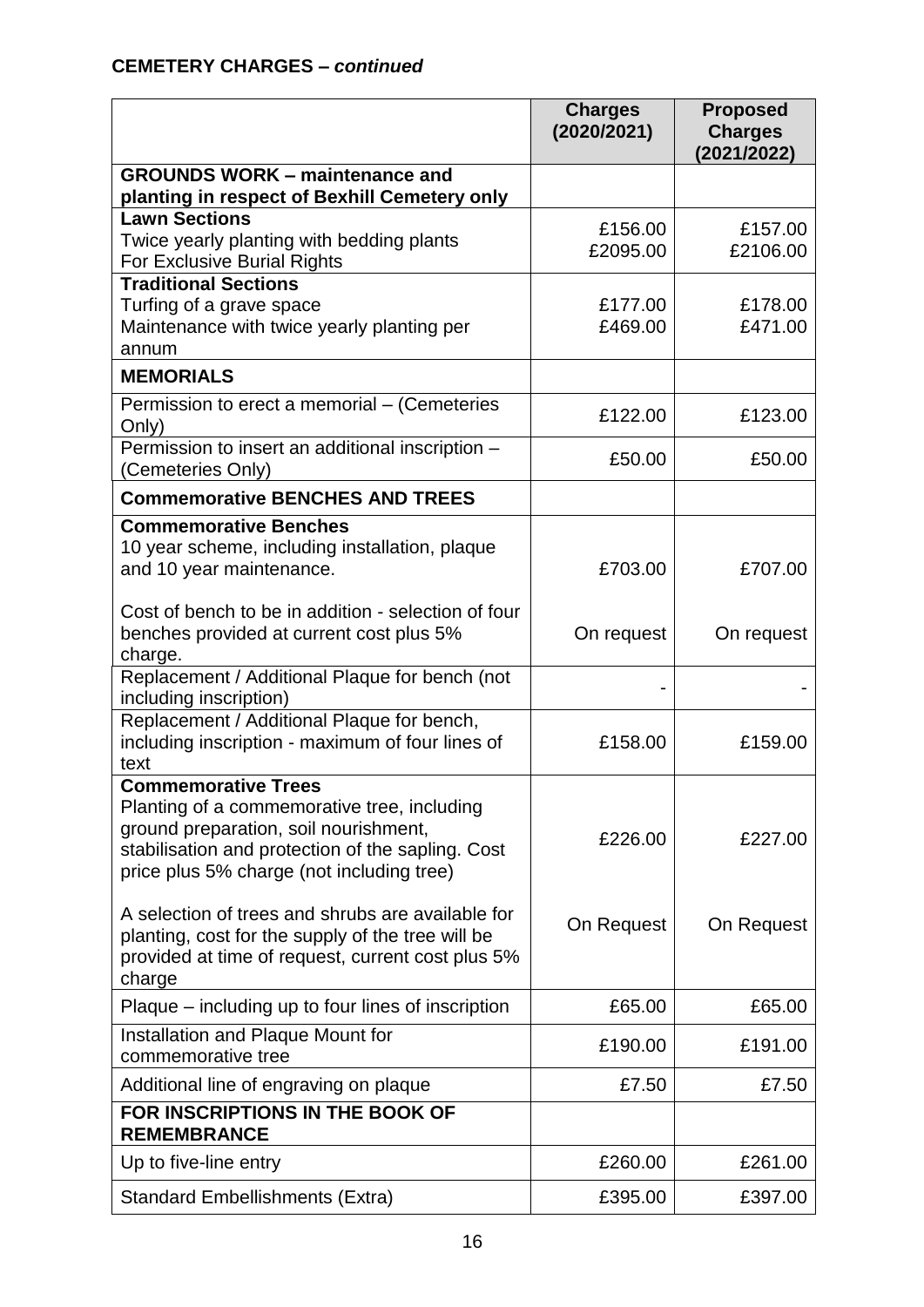# **BEACH AND FORESHORE**

Unless stated all charges include VAT @ 20%

|                                                                                           | <b>Charges</b><br>2020/2021                                             | <b>Proposed Charges</b><br>2021/2022 |
|-------------------------------------------------------------------------------------------|-------------------------------------------------------------------------|--------------------------------------|
| <b>Beach Hut Site Licenses - Annual</b><br>charge per hut<br>East/West Parade             | £521.00                                                                 | £530.00                              |
| Glyne Gap                                                                                 | £521.00                                                                 | £530.00                              |
| <b>Beach Hut Site Licenses -</b><br>Seasonal charge per site<br>Tent Sites, 6 months only | £362.00                                                                 | £368.00                              |
| <b>Beach Hut Site Transfer Fee per</b><br>hut                                             | Minimum fee £1,575<br>or 10% of sale price<br>(whichever is<br>highest) | £1,583.00                            |
| <b>Foreshore License-Annual</b><br>charge per item:<br><b>One Boat Site</b>               | £73.00                                                                  | £73.00                               |
| Winches - Annual charge per winch                                                         | £36.50                                                                  | £36.75                               |
| Equipment Boxes - Annual charge<br>per box                                                | £36.50                                                                  | £36.75                               |
| Sailing/Angling Boat Site                                                                 | £48.00                                                                  | £48.25                               |
| <b>Commercial Fishing Boat Site</b>                                                       | £363.00                                                                 | £365.00                              |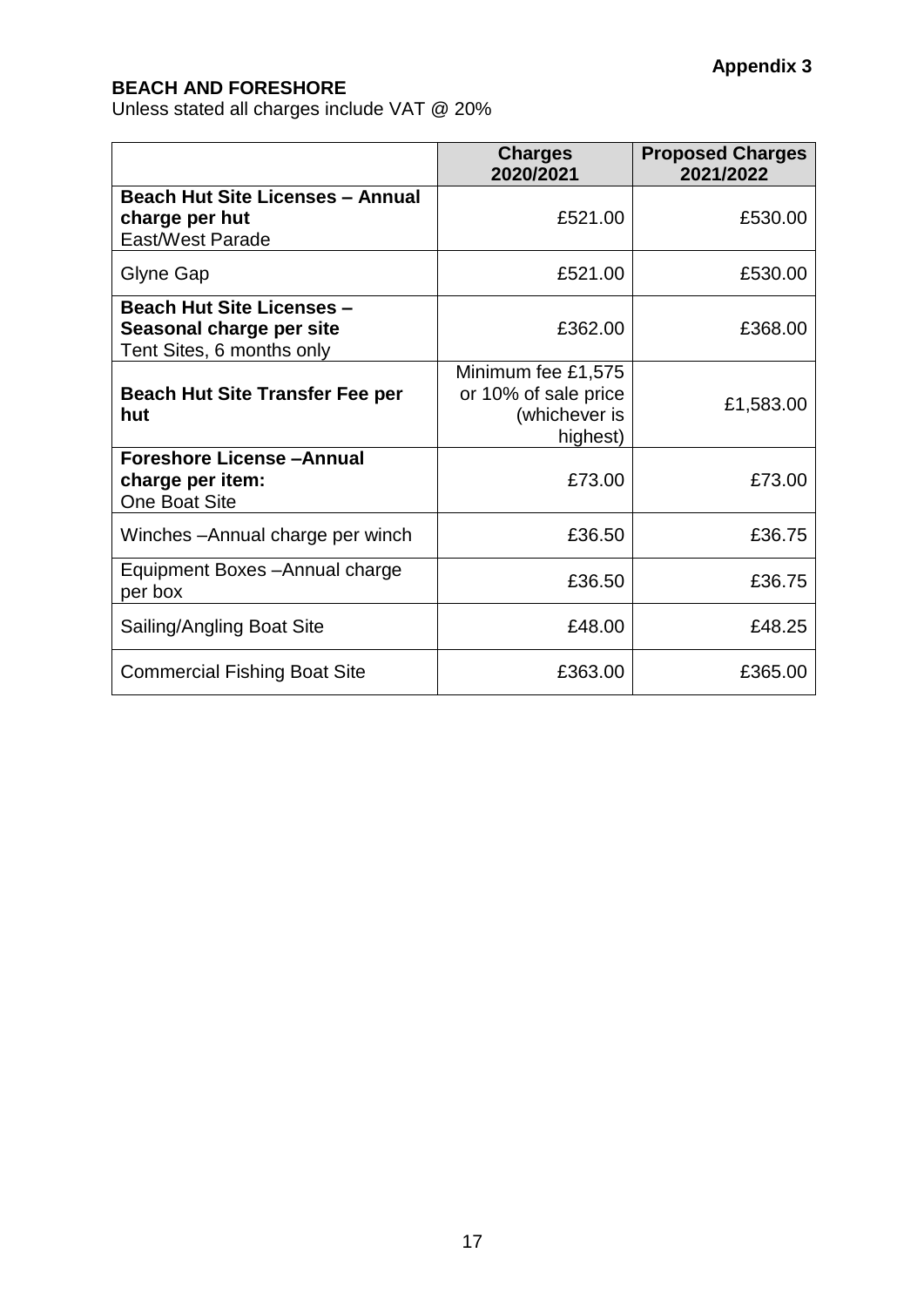# **CAR PARK PERMITS**

Unless stated all charges include VAT @ 20%

|                                                               | <b>Charges</b><br>2020/2021            | <b>Proposed Charges</b><br>2021/2022 |
|---------------------------------------------------------------|----------------------------------------|--------------------------------------|
| Annual Permit for One Car- All Car<br>Parks                   | £815.00                                | £819.00                              |
| Half Yearly Permit for One Car-All<br><b>Car Parks</b>        | £498.50                                | £501.00                              |
| Nominated Permit for One Car-<br><b>Single Named Car Park</b> | £498.50 until 15.10.20<br>then £321.50 | £323.00                              |
| <b>Wainwright Road -Annual Permit</b><br>per Car              | £125.00 until 15.10.20<br>then £321.50 | £323.00                              |
| Gibbets Marsh - Annual Permit per<br>Car                      | £321.50                                | £323.00                              |
| Little Common- Annual Permit per<br>Car                       | £175.00 until 15.10.20<br>then £321.50 | £323.00                              |
| Gun Gardens - Rye- Annual Permit<br>per Car                   | £1,090.00                              | £1,096.00                            |
| Western Road - Bexhill- Annual<br>Permit per Car              | £715.00                                | £719.00                              |
| The Strand - Rye- Annual Permit<br>per Car                    | £655.00                                | £658.00                              |

## **Car Parks – Camber Summer Tariffs (1 April – 30 September)**

|               | <b>Charges</b><br>2020-2021 | <b>Proposed Charges</b><br>2021-2022 |
|---------------|-----------------------------|--------------------------------------|
| Up to 1 hour  | £1.50                       | £1.50                                |
| $1 - 3$ hours | £5.00                       | £6.00                                |
| $3 - 6$ hours | £10.00                      | £12.00                               |
| 6+ hours      | £12.00                      | £15.00                               |

All other current car park tariffs, including pay and display charges are available online at [www.rother.gov.uk/carparks](http://www.rother.gov.uk/carparks)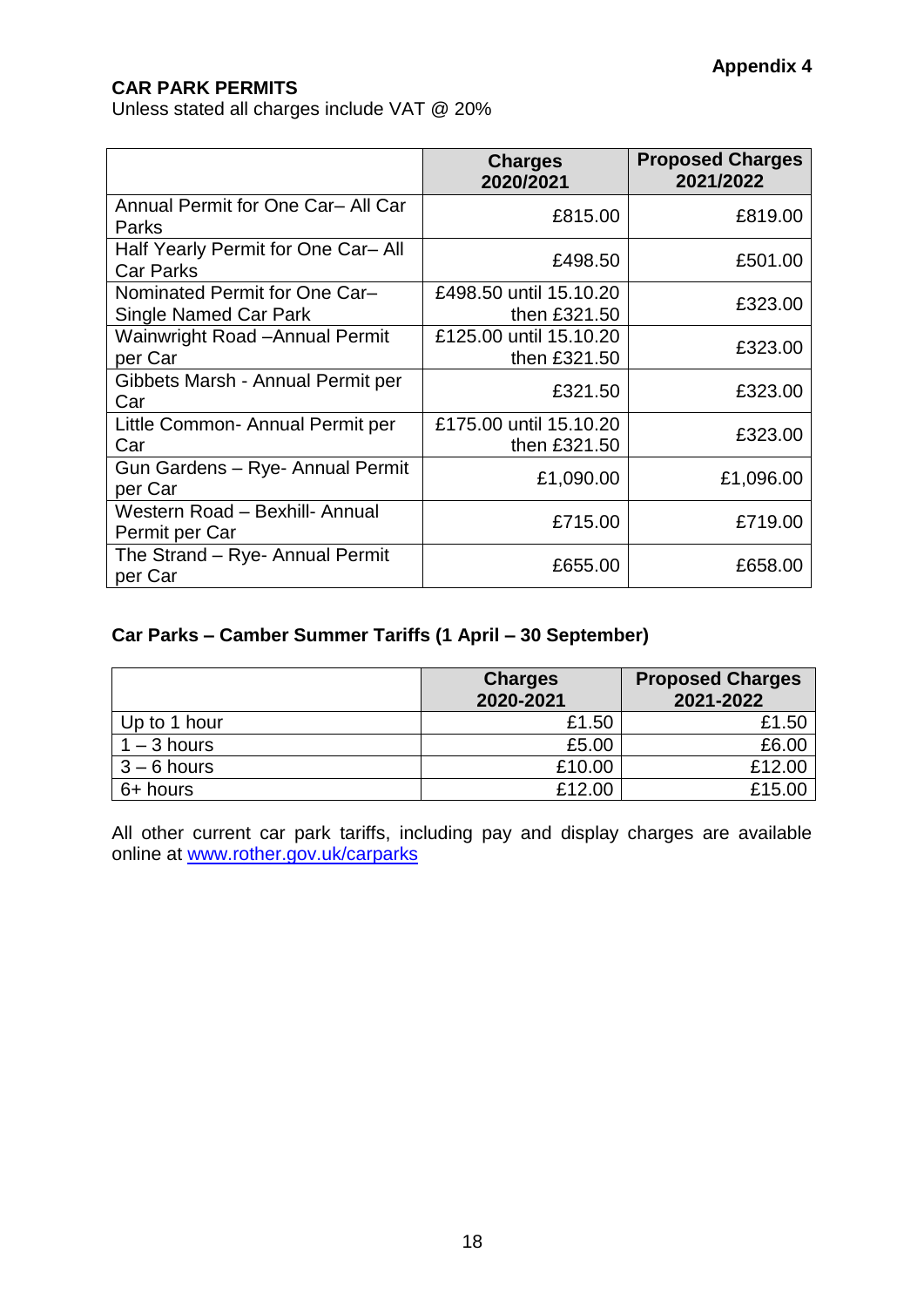# **WASTE CHARGES**

Unless stated all charges include VAT @ 20%

# **Bulky Waste Charges (a)**

|                                     | <b>Charges</b><br>2020/2021 | <b>Proposed</b><br><b>Charges</b><br>2021/2022 |
|-------------------------------------|-----------------------------|------------------------------------------------|
| Up to 3 items                       | £38.00                      | £40.00                                         |
| $4 - 6$ items                       | £73.00                      | £73.00                                         |
| $7 - 9$ items                       | £108.00                     | £108.00                                        |
| Additional items above, per 3 items | £38.00                      | £40.00                                         |

# **Garden Waste Charges (b)**

|                             | <b>Charges</b><br>2020/2021                                     | <b>Proposed</b><br><b>Charges</b><br>2021/2022<br>(From July<br>2021) |
|-----------------------------|-----------------------------------------------------------------|-----------------------------------------------------------------------|
| Annual charge per container | £35.00<br>(existing subscribers)<br>£40.00<br>(new subscribers) | £45.00                                                                |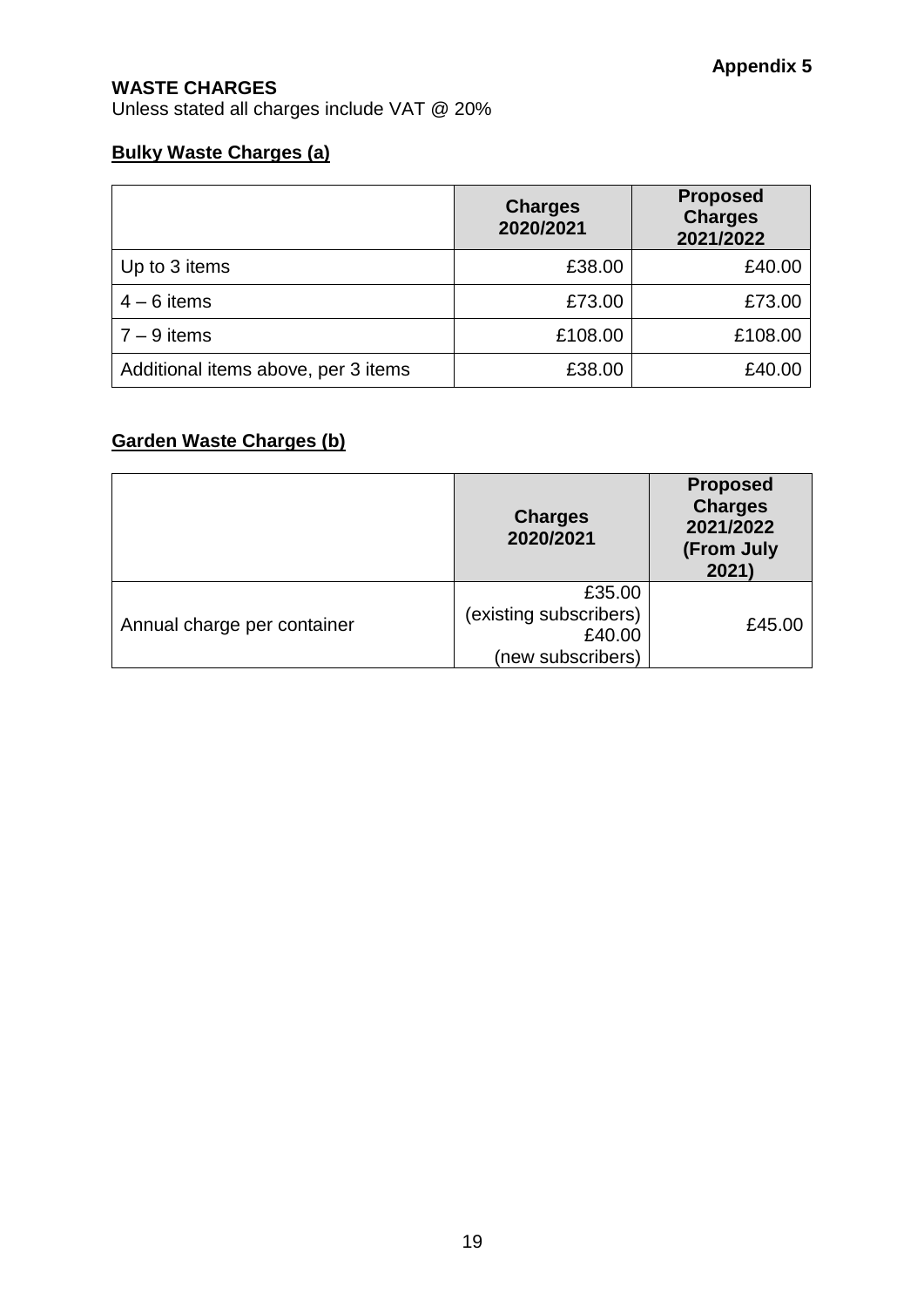## **SCRAP METAL DEALER LICENCE (3 years)**

Unless stated all charges include VAT @ 20%

|                 | <b>Current Charge</b><br>2020/2021 | <b>Proposed Charge</b><br>2021/2022 |
|-----------------|------------------------------------|-------------------------------------|
| New Application | £500.00                            | £500.00                             |
| Renewal         | £400.00                            | £400.00                             |
| Variation       | £60.00                             | £60.00                              |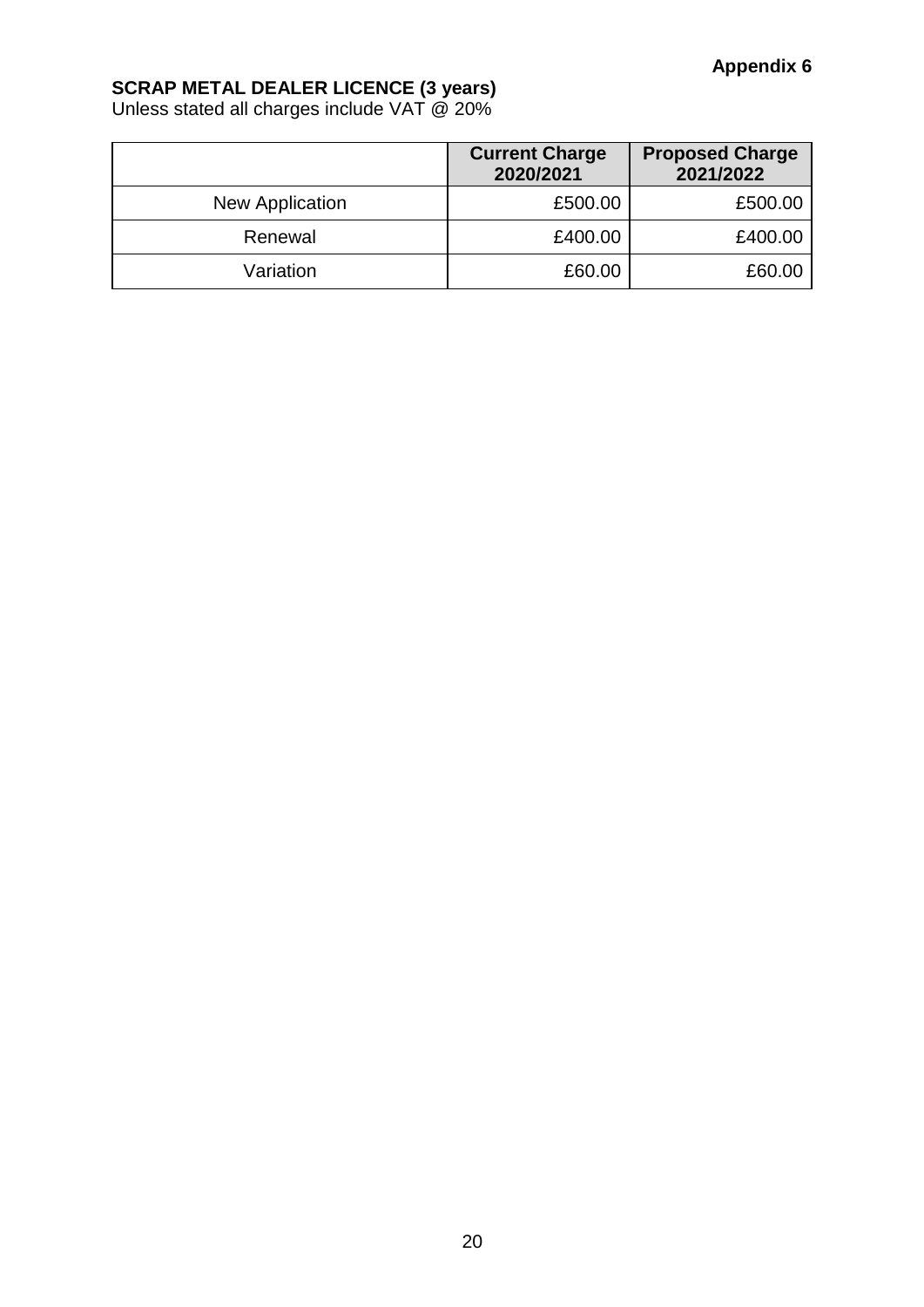### **Food Hygiene Rating Scheme (FHRS)**

Unless stated all charges include VAT @ 20%

|                                                                                                | <b>Current Charge</b><br>2020/2021 | <b>Proposed Charge</b><br>2021/2022 |
|------------------------------------------------------------------------------------------------|------------------------------------|-------------------------------------|
| First request for an inspection for<br>FHRS scoring within 3 months of<br>planned inspection   | £150.00                            | £150.00                             |
| Further request for an inspection for<br>FHRS scoring within 3 months of<br>planned inspection | £200.00                            | £200.00                             |
| First request for an inspection for<br>FHRS scoring after 3 months of<br>planned inspection    | Free                               | Free                                |
| Further request for an inspection for<br>FHRS scoring after 3 months of<br>planned inspection  | £200.00                            | £200.00                             |